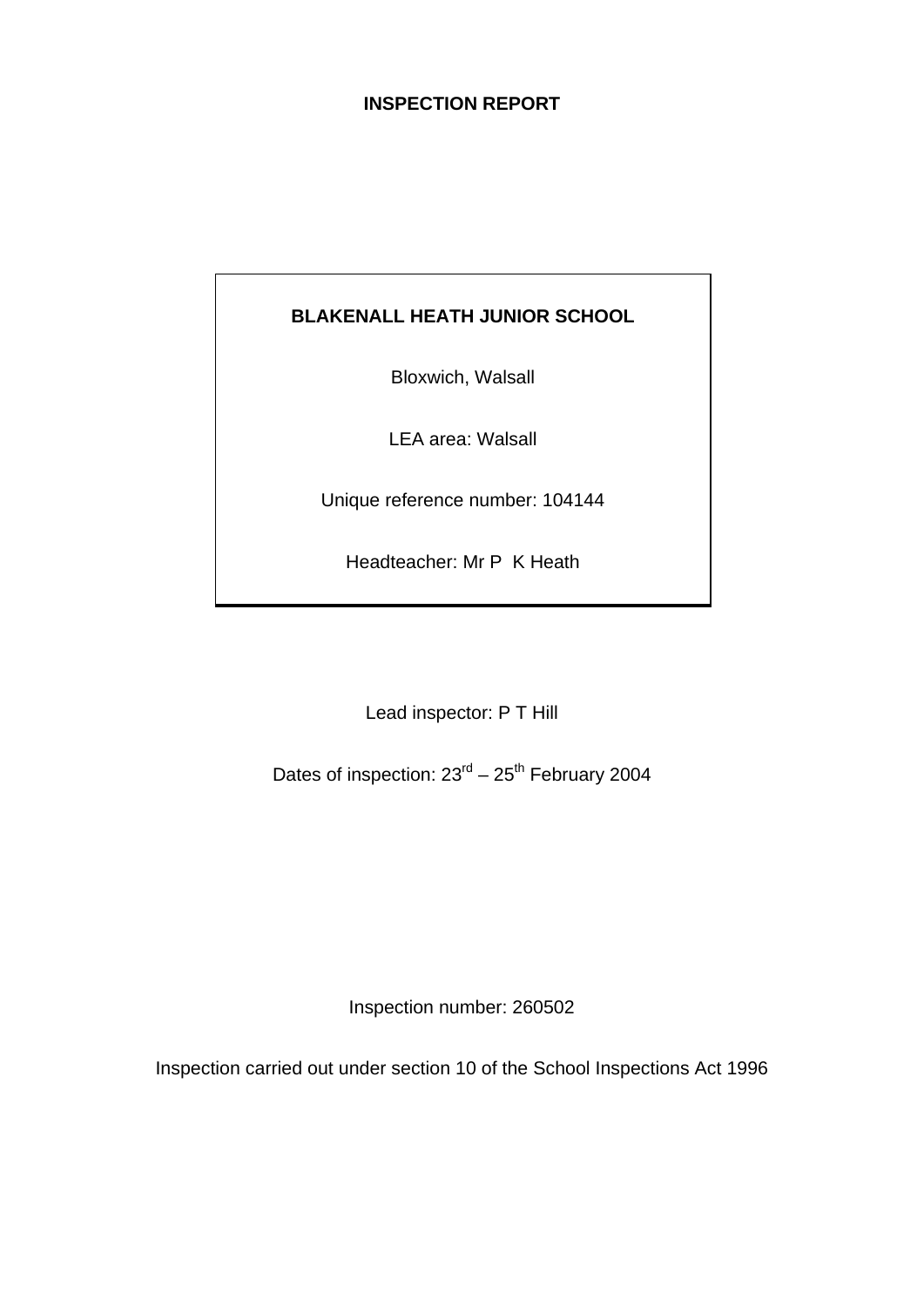#### © Crown copyright 2004

This report may be reproduced in whole or in part for non-commercial educational purposes, provided that all extracts quoted are reproduced verbatim without adaptation and on condition that the source and date thereof are stated.

Further copies of this report are obtainable from the school. Under the School Inspections Act 1996, the school must provide a copy of this report and/or its summary free of charge to certain categories of people. A charge not exceeding the full cost of reproduction may be made for any other copies supplied.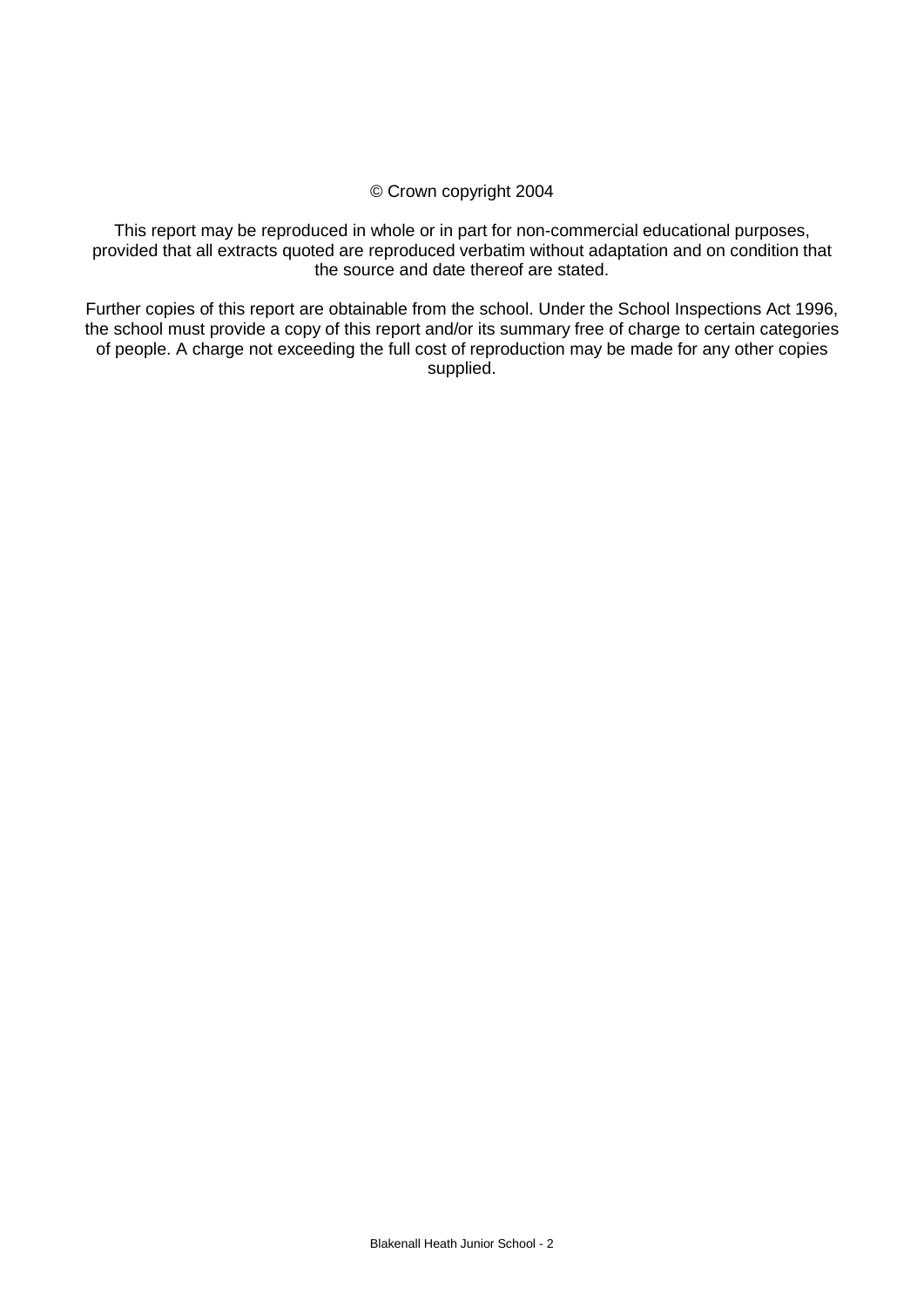# **INFORMATION ABOUT THE SCHOOL**

| Type of school:                                       | Junior                            |
|-------------------------------------------------------|-----------------------------------|
| School category:                                      | Community                         |
| Age range of pupils:                                  | 7 to 11                           |
| Gender of pupils:                                     | Mixed                             |
| Number on roll:                                       | 208                               |
| School address:                                       | Field Road                        |
|                                                       | <b>Bloxwich</b>                   |
|                                                       | Walsall                           |
| Postcode:                                             | West Midlands<br>WS33JF           |
| Telephone number:                                     | 01922 710145                      |
| Fax number:                                           | 01922 497355                      |
| Appropriate authority:<br>Name of chair of governors: | The Governing Body<br>Mr D Austin |
| Date of previous inspection:                          | 27 <sup>th</sup> September 1999   |

# **CHARACTERISTICS OF THE SCHOOL**

Blakenall Heath Junior School is situated in Bloxwich, to the north of Walsall. There are 208 pupils between the ages of seven and eleven on roll. Almost 45 per cent of the pupils are eligible for free school meals. This is well above the national average. The vast majority of pupils are of white ethnic background. There are 64 pupils on the special educational needs register of whom four have a statement of special educational need. Although the school's catchment area is socially diverse, by and large there is a significant level of disadvantaged households and an above average level of unemployment. Pupils enter Year 3 with overall levels of attainment that are below those typical of pupils of this age and which are well below in language development.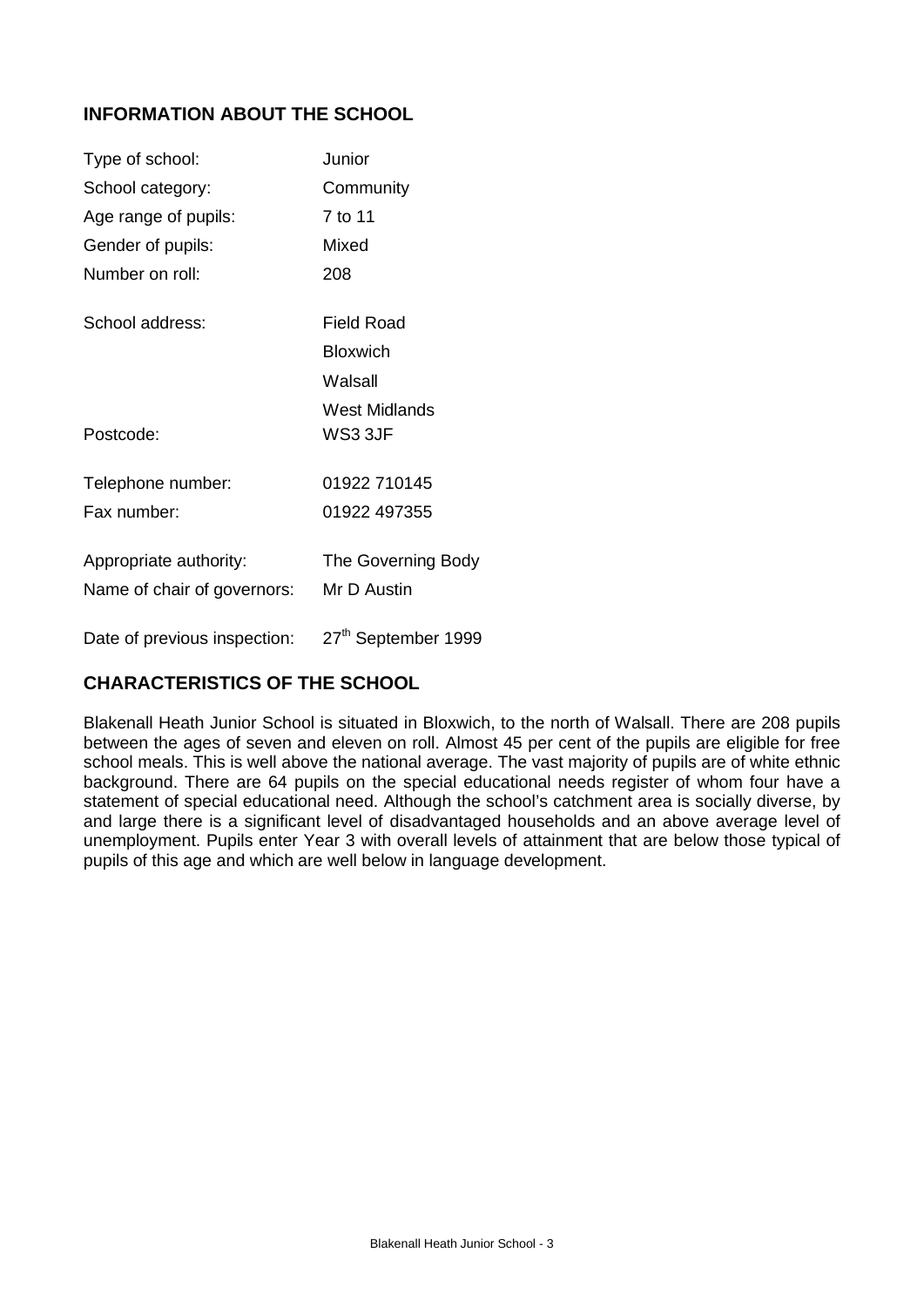# **INFORMATION ABOUT THE INSPECTION TEAM**

| Members of the inspection team |                        | <b>Subject responsibilities</b> |                                                                |
|--------------------------------|------------------------|---------------------------------|----------------------------------------------------------------|
| 6642                           | Peter Hill             | Lead inspector                  | Science                                                        |
|                                |                        |                                 | Geography                                                      |
|                                |                        |                                 | History                                                        |
|                                |                        |                                 | Provision for pupils with special<br>educational needs         |
| 9009                           | <b>Valerie Bradley</b> | Lay inspector                   |                                                                |
| 16761                          | Melvyn Hemmings        | Team inspector                  | <b>Mathematics</b>                                             |
|                                |                        |                                 | Design and technology                                          |
|                                |                        |                                 | Information<br>communication<br>and<br>technology              |
|                                |                        |                                 | Physical education                                             |
|                                |                        |                                 | Provision for pupils with English as<br>an additional language |
| 30362                          | Jaquie Henshaw         | Team inspector                  | English                                                        |
|                                |                        |                                 | Art and design                                                 |
|                                |                        |                                 | <b>Music</b>                                                   |
|                                |                        |                                 | Religious education                                            |

The inspection contractor was:

Power House Inspections

51 High Street Chasetown Burntwood **Staffordshire** WS7 3XE

Any concerns or complaints about the inspection or the report should be made initially to the inspection contractor. The procedures are set out in the leaflet *'Complaining about Ofsted Inspections'*, which is available from Ofsted Publications Centre (telephone 07002 637833) or Ofsted's website (www.ofsted.gov.uk).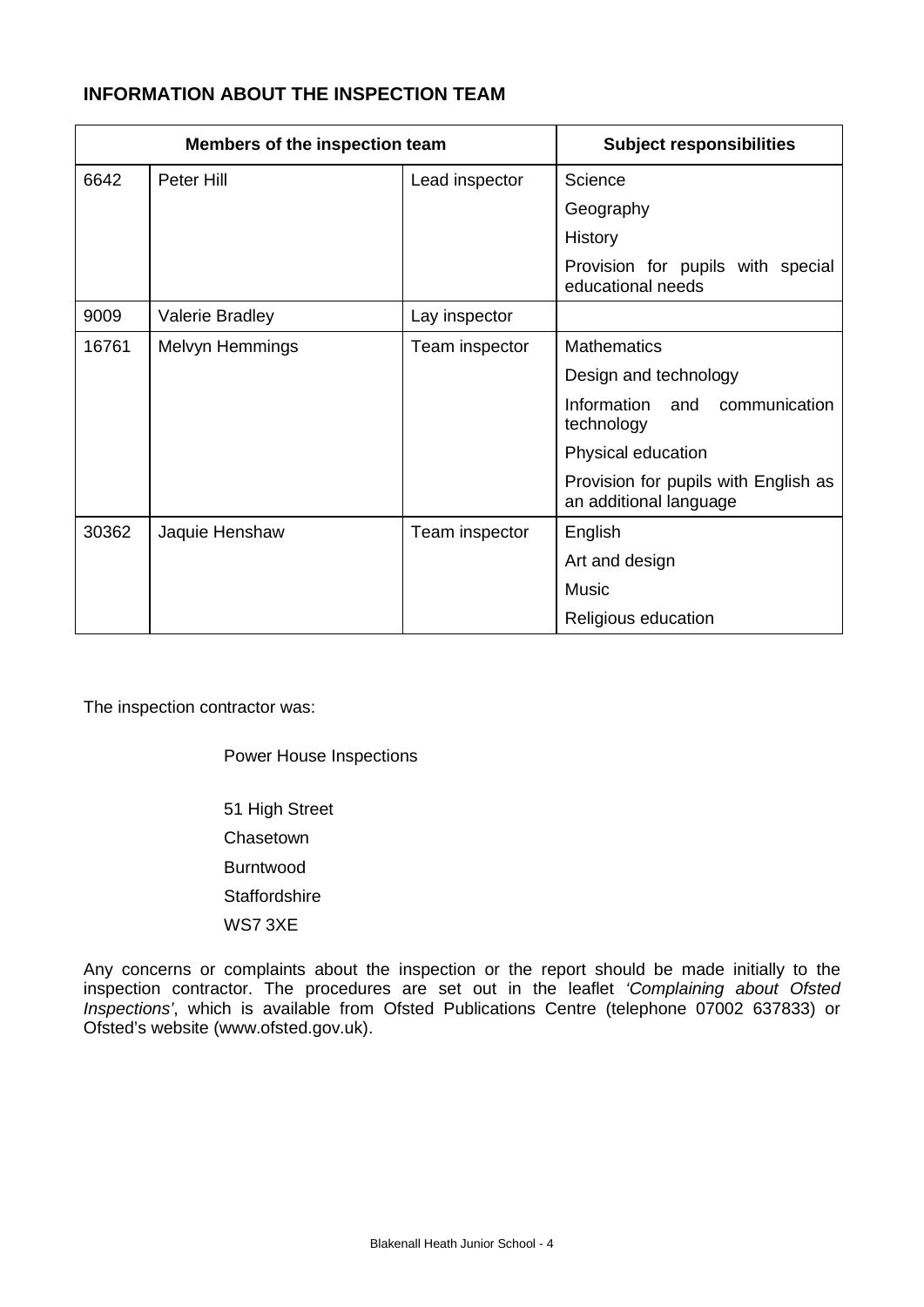# **REPORT CONTENTS**

|                                                                 | Page |
|-----------------------------------------------------------------|------|
| <b>PART A: SUMMARY OF THE REPORT</b>                            | 6    |
| <b>PART B: COMMENTARY ON THE MAIN INSPECTION FINDINGS</b>       |      |
| <b>STANDARDS ACHIEVED BY PUPILS</b>                             | 8    |
| Standards achieved in areas of learning, subjects and courses   |      |
| Pupils' attitudes, values and other personal qualities          |      |
| QUALITY OF EDUCATION PROVIDED BY THE SCHOOL                     | 10   |
| Teaching and learning                                           |      |
| The curriculum                                                  |      |
| Care, guidance and support                                      |      |
| Partnership with parents, other schools and the community       |      |
| <b>LEADERSHIP AND MANAGEMENT</b>                                | 15   |
| <b>PART C: THE QUALITY OF EDUCATION IN SUBJECTS AND COURSES</b> | 17   |
| <b>SUBJECTS IN KEY STAGE 2</b>                                  |      |
| <b>PART D: SUMMARY OF THE MAIN INSPECTION JUDGEMENTS</b>        | 24   |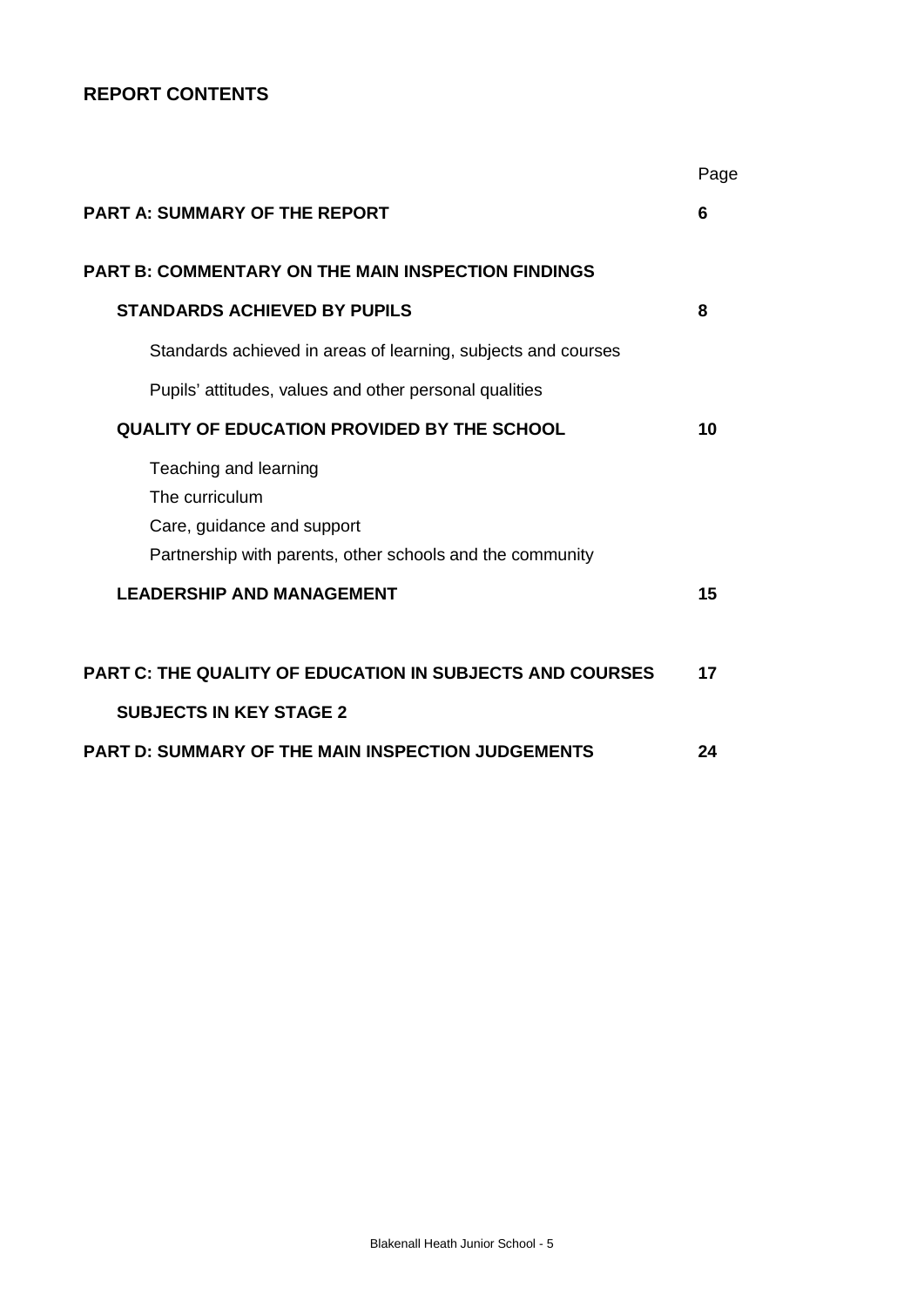# **PART A: SUMMARY OF THE REPORT**

### **OVERALL EVALUATION**

**This is an effective school** providing good value for money. Although pupils' overall standards are below the average of schools nationally, all pupils achieve well. Those with special educational needs achieve very well. Teaching and learning are both good with a significant amount of very good teaching. Leadership and management are very good. This is an inclusive and very caring school. The level of pupils' attainment on entry to the school is variable each year but overall it is well below expectations. In general pupils have limited use of language and many are unable to express themselves clearly: this inhibits their learning.

The school's main strengths and weaknesses are:

- Leadership and management are both very good.
- Teaching is good.
- Pupils achieve well.
- Pupils are cared for and supported very well.
- Considerable improvements have been made throughout the school and especially in the provision for the use of information and communication technology (ICT).
- Standards of attainment in English, including those of speaking and listening, are well below national expectations.

The school has made very good progress since its last inspection in 1999. All the key areas for development have been successfully addressed and improved. The school has very successfully developed and improved the quality of teaching. This has been a very significant advance and with it the school has laid a very good foundation for raising standards. Assessment of pupils' work, and the subsequent analysis and use of the findings to improve standards, is very good.

| <b>Results in National</b><br>Curriculum tests at the end |      | similar schools |      |      |
|-----------------------------------------------------------|------|-----------------|------|------|
| of Year 6, compared with:                                 | 2001 | 2002            | 2003 | 2003 |
| English                                                   |      |                 | F*   |      |
| mathematics                                               |      | F*              |      |      |
| science                                                   |      |                 |      |      |

#### **STANDARDS ACHIEVED**

*Key: A - well above average; B – above average; C – average; D – below average; E – well below average Similar schools are those whose pupils attained similarly at the end of Year 2.*

The above table shows the results in national tests in 2003. The standards attained were well below average and for English in the bottom 5 per cent nationally. Analysis of levels of attainment, on entry to Year 3, show that standards are well below national average, especially in speaking and listening. Inspection findings clearly show that pupils limited use of language and the resultant difficulty many experience in expressing themselves clearly inhibits their standards of attainment. Overall standards are improving and in most subjects have improved from well below average to below average. The recent stability in staffing and the resultant good teaching are unmistakably improving standards.

**Pupils' personal development is good and is very well supported through the good provision for their spiritual, moral, social and cultural development.** Pupils are very happy at school and have positive attitudes towards learning. Their behaviour in lessons and at playtimes is good. Attendance is below average.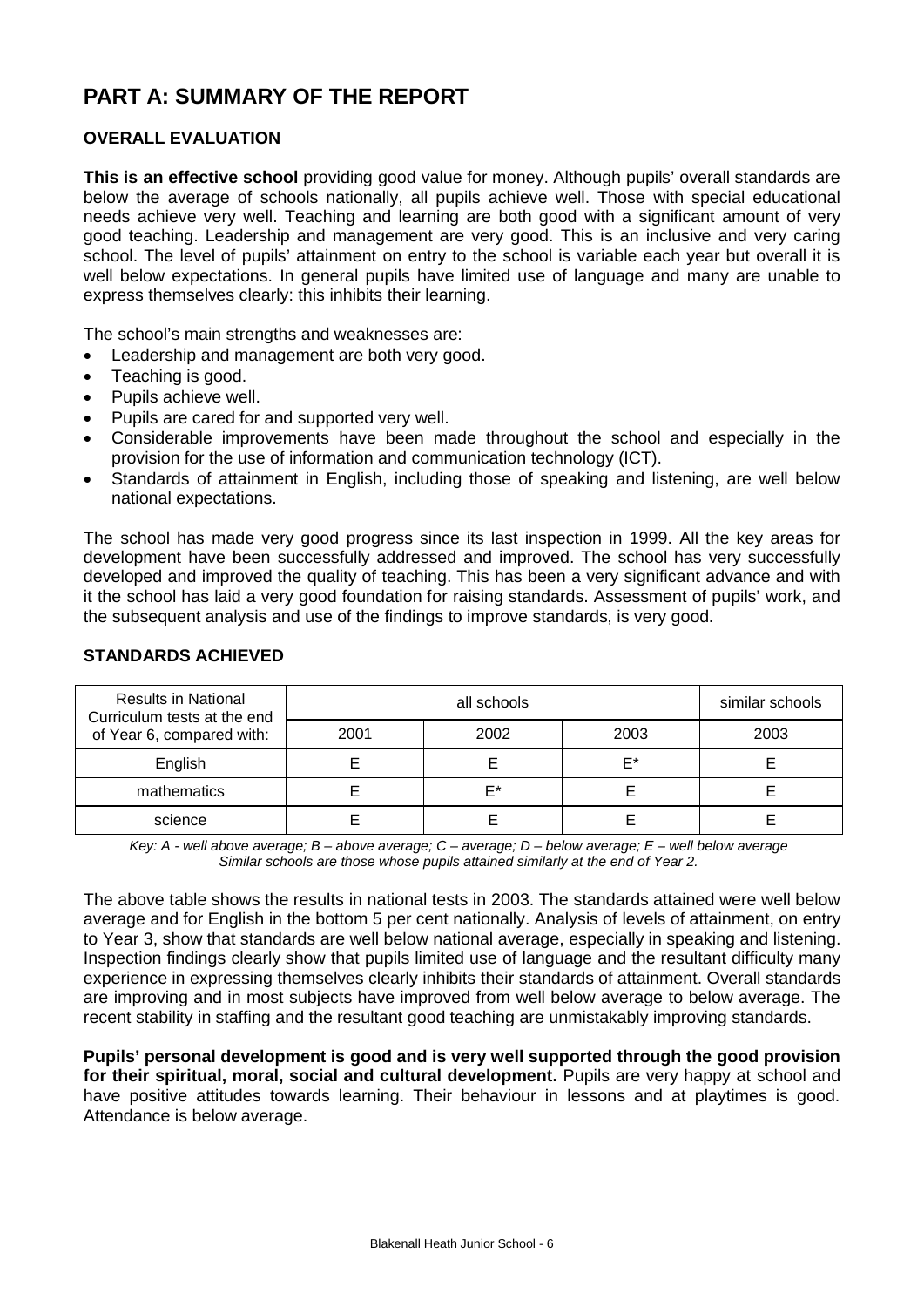#### **QUALITY OF EDUCATION**

**The school provides a good education. Teaching is good throughout the school**. As a result of good teaching, supported by very good relationships and classroom and behaviour management, learning is good with pupils making good progress. The quality of assessment is very good and information is very well used to match lessons to the needs of pupils and improve standards. The curriculum is good and is enriched very well through a range of additional experiences and activities. The care, support and guidance of pupils is very good and a significant and very positive factor in teaching. Partnership with parents is good and the school works hard to involve them in their children's learning. Links with the community are very good and links with other local schools are good.

#### **LEADERSHIP AND MANAGEMENT**

**The leadership and management of the school are very good**. The very good leadership of the headteacher, very well supported by other senior managers, gives the school a clear sense of direction. This has been the key area that has led to the very good level of improvement that the school has made since the last inspection and to the stability in staffing and improvement in teaching that is now raising standards in all areas of the school's work.

Governance of the school is good, with governors acting purposefully as critical friends of the school: they have a good understanding of the strengths and weaknesses of the school and carry out their statutory duties well.

### **PARENTS' AND PUPILS' VIEWS OF THE SCHOOL**

Overall, parents are very supportive of the school and are very satisfied with its work. They have no significant concerns. Pupils like coming to school and enjoy lessons. They feel secure and very well cared for.

#### **IMPROVEMENTS NEEDED**

- Raise standards of attainment in English, mathematics and science.
- Ensure opportunities for developing pupils' language skills, and especially speaking and listening, are planned in all subjects.

The school is very aware of the need to develop pupils' language and has already put important strategies in place. These include a new reading scheme, an emphasis on writing and the very important 'You Can Do It' project to raise pupils' self esteem.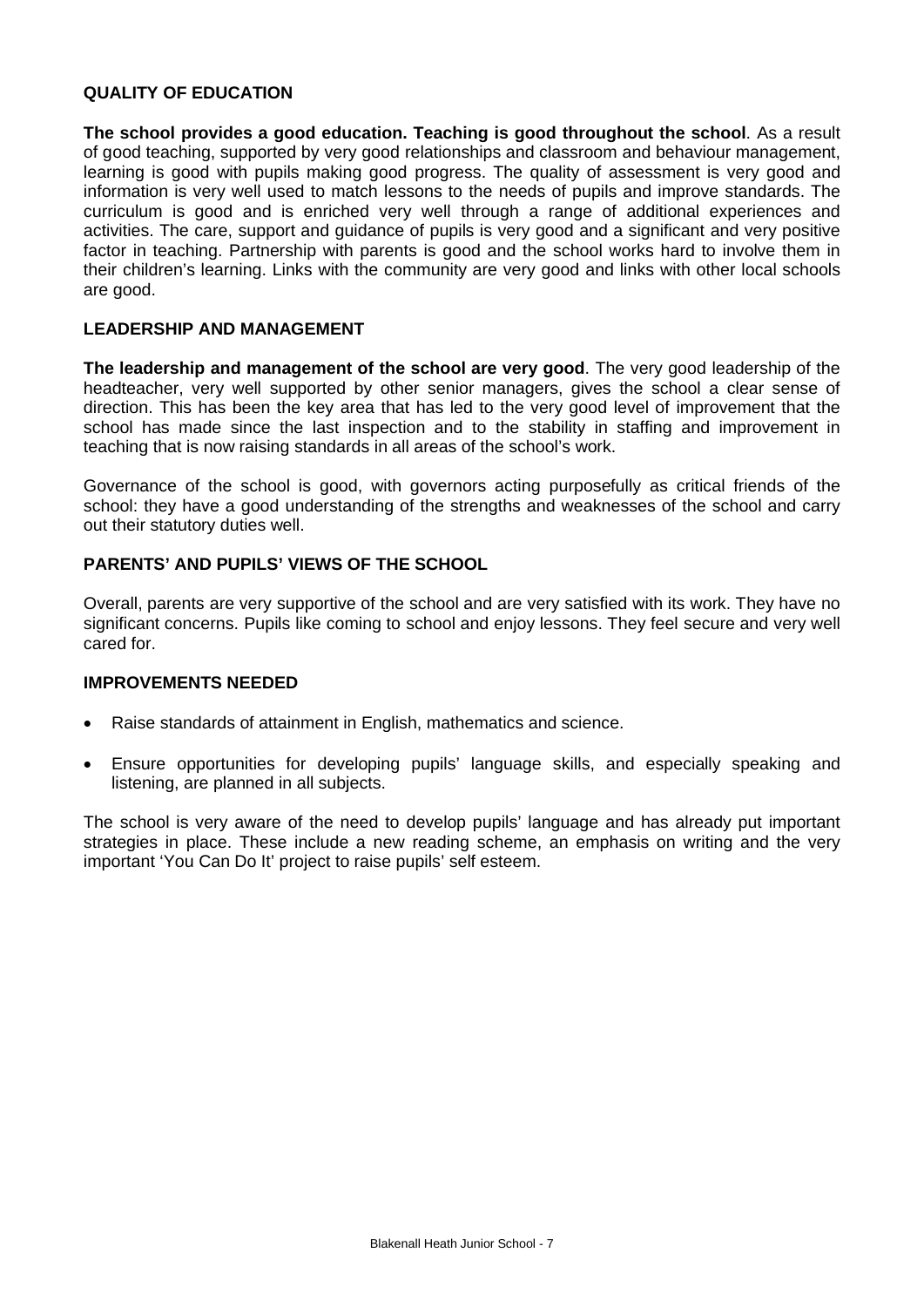# **PART B: COMMENTARY ON THE INSPECTION FINDINGS**

# **STANDARDS ACHIEVED BY PUPILS**

### **Standards achieved in areas of learning, subjects and courses**

Standards reached by Year 6 pupils are **below average**. All pupils, regardless of background or ability, **achieve well**.

#### **Main strengths and weaknesses**

- Pupils achieve well and make good progress as they move through the school.
- Pupils with special needs achieve very well.
- Attainment of pupils is below average and well below in English.
- A significant number of pupils have limited use of language and many are unable to express themselves clearly.

### **Commentary**

The majority of pupils enter the school with levels of attainment which are well below average and which are very variable from year to year. By the time they leave they have attained levels, which, while still below average, have improved, and they have made good progress as they move through the school. Pupils with special educational needs have made very good progress and those who are gifted and talented have made good progress and achieved well. English language and literacy skills are well below average overall. This has a significant effect on pupils' standards and progress in other subjects of the curriculum. The school is fully aware of this situation and has a number of strategies to develop pupils' skills, an important one of which is raising levels of confidence and selfesteem through the 'You Can Do It' project.

Overall, all pupils achieve well throughout the school in mathematics, science, religious education, and ICT and satisfactorily in English, art and design and music. There is no area of the curriculum in which pupils' achievement is unsatisfactory. In all subjects, pupils of all abilities achieve well because of the skilful and very effective way that teachers meet individual needs, for example in their questioning techniques and in the work set for pupils. Pupils with special educational needs are given additional and effective support to enable them to make very good progress and achieve well in relation to their prior attainment. Similarly, those pupils who are particularly able are presented with additional challenges that ensure they are extended in their learning, for example in the use of spreadsheets in ICT and mathematics.

The table below shows that in 2003 standards for all pupils in Year 6 tests were well below average in all three subjects.

A lack of staffing continuity and stability in recent years has made it difficult for the school to make a significant impact on standards in the past, especially considering the low level of pupils' language development on entry. The inspection clearly showed that there is now a good level of staffing and that the school has entered a period of stability with teaching being good overall and with very good and even excellent teaching in some areas. This is now clearly raising standards.

#### *Standards in national tests at the end of Year 6 – average point scores in 2003*

| Standards in: | School results | National results |
|---------------|----------------|------------------|
| English       | 23.0(24.3)     | 26.8(27.0)       |
| mathematics   | 23.7(24.4)     | 26.8 (26.7)      |
| science       | 25.5(26.0)     | 28.6 (28.3)      |

*There were 54 pupils in the year group. Figures in brackets are for the previous year.*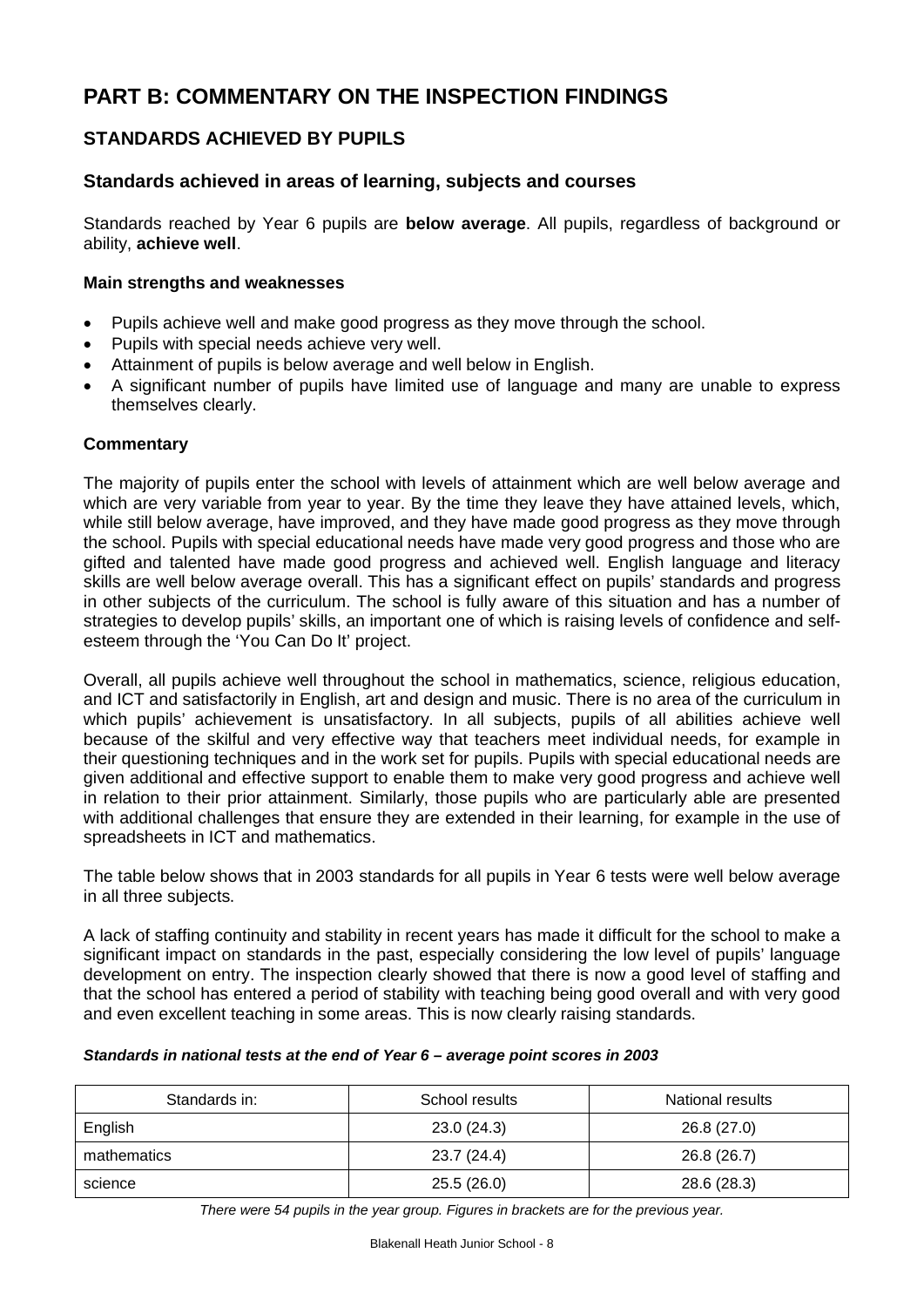### **Pupils' attitudes, values and other personal qualities**

Pupils' behaviour is **good** and their attitudes, to all that the school has to offer, are **very good**. Pupils' personal development is **very good,** including their spiritual, moral, social and cultural development. Attendance is below the national average but punctuality is **satisfactory**.

#### **Main strengths and weaknesses**

- Pupils' attitudes towards learning are very good.
- The school promotes very good relationships and motivating principles, which result in pupils' very good personal development.
- Pupils' spiritual, moral, social and cultural development is very good overall.
- Attendance is below the national average but the school does all it can to promote improved attendance.
- There is some underdevelopment of multi-cultural awareness.

### **Commentary**

1. The ethos of the school is one of support, challenge and high expectation, which successfully promotes pupils' desire to learn. As a result, pupils are becoming more confident and successfully developing their self-esteem. A highly motivating 'You Can Do It' project permeates all lessons, the curriculum and out-of-class activities. Pupils are very aware of the principles of the project such as organisation and persistence and strive very hard to include these in their approach to work and play.

2. The youngest pupils talked enthusiastically about the 'keys to success'. They are excited by school and by the activities offered. Most pupils enjoy school and are very happy to be there. Lessons are planned well and work is carefully assessed. Consequently pupils are usually very aware of their own successes, feel secure about their learning and know exactly how they can improve. They concentrate and listen well and are given opportunities to organise themselves and to work together in different ways. Some older pupils still lack self-esteem and find it difficult to express their ideas or feelings but they are showing pride in their work. Most work is well presented.

3. Relationships throughout the school are very good. Almost all pupils behave well in and out of class. They are co-operative, work and play constructively and most listen carefully to their teachers. Almost all pupils are polite although some younger pupils have not quite learnt to wait their turn in discussions and some older pupils are reticent.

4. Pupils' moral, social and emotional development is also significantly enhanced through being incorporated within the You Can Do It project and extended through activities such as the wellorganised and effective school council and well structured lessons. Spiritual awareness is reflected well in pupils' responses to assemblies and to religious education lessons. In these lessons, work is marked to acknowledge pupils' responses to feelings. This results in greater self-awareness. Pupils are given a range of opportunities to develop their cultural understanding through drama or musical performance or through working with artists. There is some provision for the development of multicultural awareness within most subjects but this is underdeveloped.

5. Although attendance is below the national average, the school does everything it can to encourage pupils to attend regularly. The learning mentor works closely and effectively with specific pupils to improve attendance. Incentives such as rewards and a class attendance cup are having a positive effect on the pupils who are sometimes more conscientious about their attendance and punctuality than their parents. The proportion of pupils with very good attendance levels is high.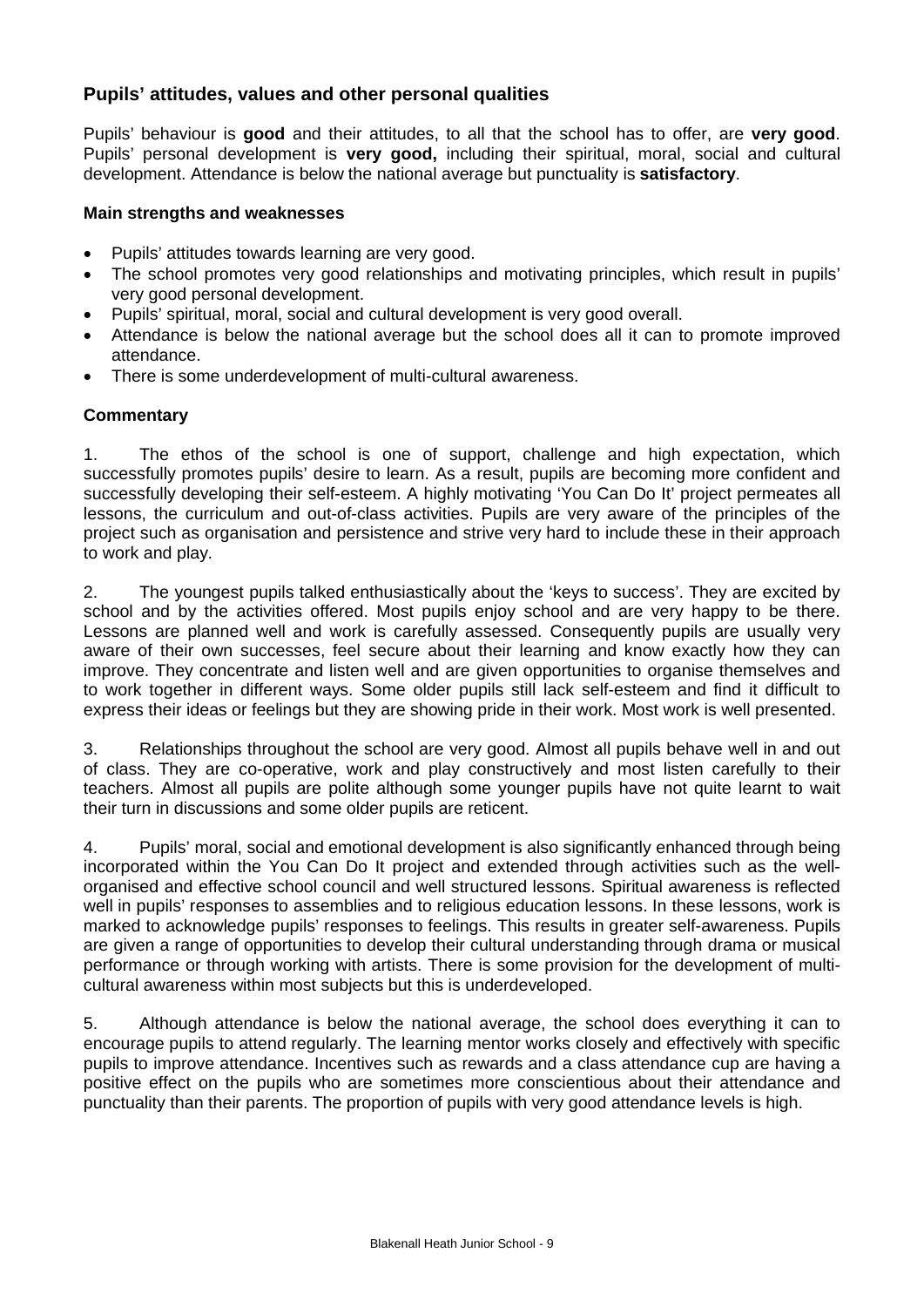#### *Attendance in the latest complete reporting year (%)*

| Authorised absence |     |  | Unauthorised absence |     |
|--------------------|-----|--|----------------------|-----|
| School data        |     |  | School data          | J.O |
| National data      | 5.4 |  | National data        | J.4 |

*The table gives the percentage of half days (sessions) missed through absence for the latest complete reporting year.*

6. Most pupils arrive punctually at school. However, there are a few pupils who regularly arrive late. The school monitors these late arrivals, and actively encourages parents to appreciate the importance of children arriving at school punctually.

#### **Exclusions**

#### *Ethnic background of pupils Exclusions in the last school year*

| <b>Categories used in the Annual School Census</b> | No of pupils<br>on roll | Number of<br>fixed period<br>exclusions | Number of<br>permanent<br>exclusions |
|----------------------------------------------------|-------------------------|-----------------------------------------|--------------------------------------|
| White - British                                    | 177                     |                                         |                                      |
| Mixed - White and Black Caribbean                  | 3                       | 0                                       |                                      |
| Mixed - White and Asian                            | 3                       | $\Omega$                                |                                      |
| Mixed – any other mixed background                 |                         | ∩                                       |                                      |
| Asian or Asian British - Indian                    |                         | ∩                                       |                                      |
| Black or Black British - African                   |                         | 0                                       |                                      |
| Any other ethnic group                             | 5                       | ∩                                       |                                      |
| No ethnic group recorded                           | 17                      |                                         |                                      |

*The table gives the number of exclusions, which may be different from the number of pupils excluded.*

7. The school is very cautious about the use of exclusions and they are considered a sanction to be used only in very difficult circumstances. However, on three occasions last year, the school felt that the situations warranted the use of fixed term exclusions of pupils while the problems were successfully resolved.

## **QUALITY OF EDUCATION PROVIDED BY THE SCHOOL**

### **Teaching and learning**

The quality of teaching and learning has significantly improved and is now **good** overall. Sometimes it is **very good** or **excellent**. Teachers and support staff work well together to provide a challenging and supportive atmosphere. The school's assessment system is a notable strength of the school. The school is successfully overcoming its significant difficulties in recruitment and retention of staff. A more settled staff is reflected in the improvement of teaching and learning.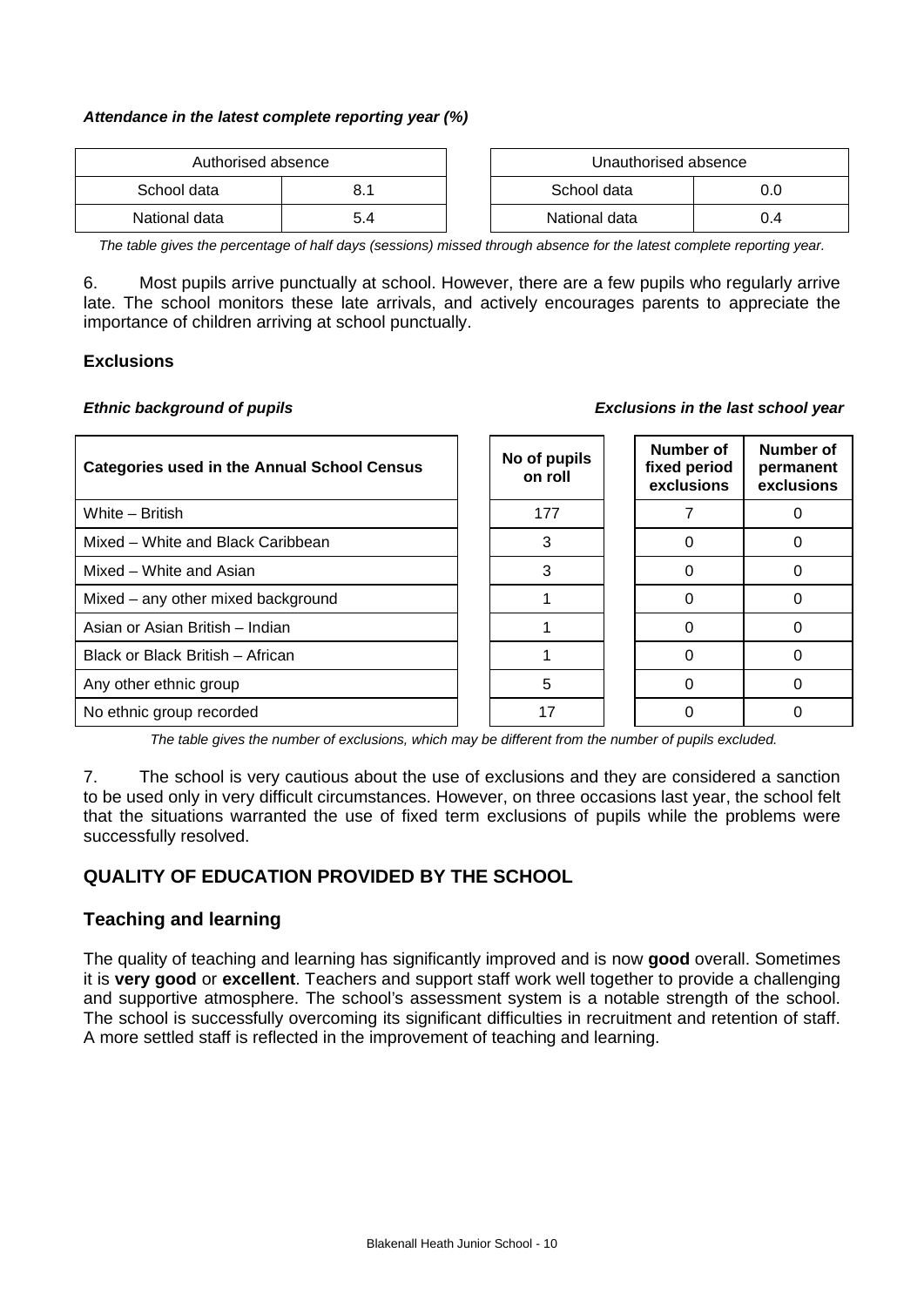#### **Main strengths and weaknesses**

- The quality of teaching and learning is good overall. In English, science, ICT, personal, social and health education and in citizenship it is very good.
- The school's assessment system is very good and contributes significantly to improvement.
- There is some excellent teaching in science.
- There is good provision for gifted and talented pupils.
- There is some weakness in subject knowledge.
- There is some weakness in lesson structure and preparation.

### **Commentary**

8. The quality of teaching and learning is good because the very secure assessment systems are used consistently. Teachers have a very clear picture of exactly how well the pupils are doing and regular review meetings adjust teaching methods and activities to challenge and support them. The marking system provides very good feedback to pupils and is appreciated by them. Pupils adopt the same system to mark their own or others' work. There is a very good 'traffic light' system for pupils' self-assessment. For example, a red spot on written work would mean they had not understood and a green that they had. Similarly a thumb up, straight or down indicates understanding in lessons. This results in a very clear appreciation of what they know and understand and what they do not. Assessment is strongly linked to the 'You Can Do It' personal development project and underpins the development of self-esteem. Teaching of personal, social, health and emotional development is very good because it is well established within the planning, curriculum and management of all school activities.

9. There were no unsatisfactory lessons seen and the majority of lessons were good or better. One science lesson was excellent. In this lesson the pupils were totally involved at a very high level because the teacher's overall management of the lesson and classroom was excellent.

10. There is very good teaching across the core subjects of English, science and ICT and these lessons were identified by very good planning and high expectations. This resulted in high motivation and therefore good learning. Lessons encouraged and engaged pupils who were challenged to do well. Teachers expect pupils to behave well. Consequently most listen and learn well.

11. Although teaching in science is very good overall, there is some lack of teachers' subject knowledge, which must be addressed. The very good teaching of ICT results in very good use of the technology to develop pupils' learning. For example, in English, one group wrote narratives on laptop computers using appropriate vocabulary to show the reader what their characters were like. They checked each other's work on screen and successfully made improvements.

12. Pupils with special educational needs and those who are gifted and talented are taught well. They are well supported in class and are given opportunities to develop talents in music, art and design or writing.

13. Occasionally, lessons were not as well prepared or organised. Although these lessons were satisfactory overall, they lacked some pace and consequently pupils lost interest and motivation for short periods of time. They were marked by a lack of excitement and, sometimes, overlong introductions.

#### *Summary of teaching observed during the inspection in 21 lessons*

| Excellent | Very good | Good | Satisfactory | Unsatisfactory | Poor | Very Poor |
|-----------|-----------|------|--------------|----------------|------|-----------|
|           |           |      |              |                |      |           |

*The table gives the number of lessons observed in each of the seven categories used to make judgements about lessons.*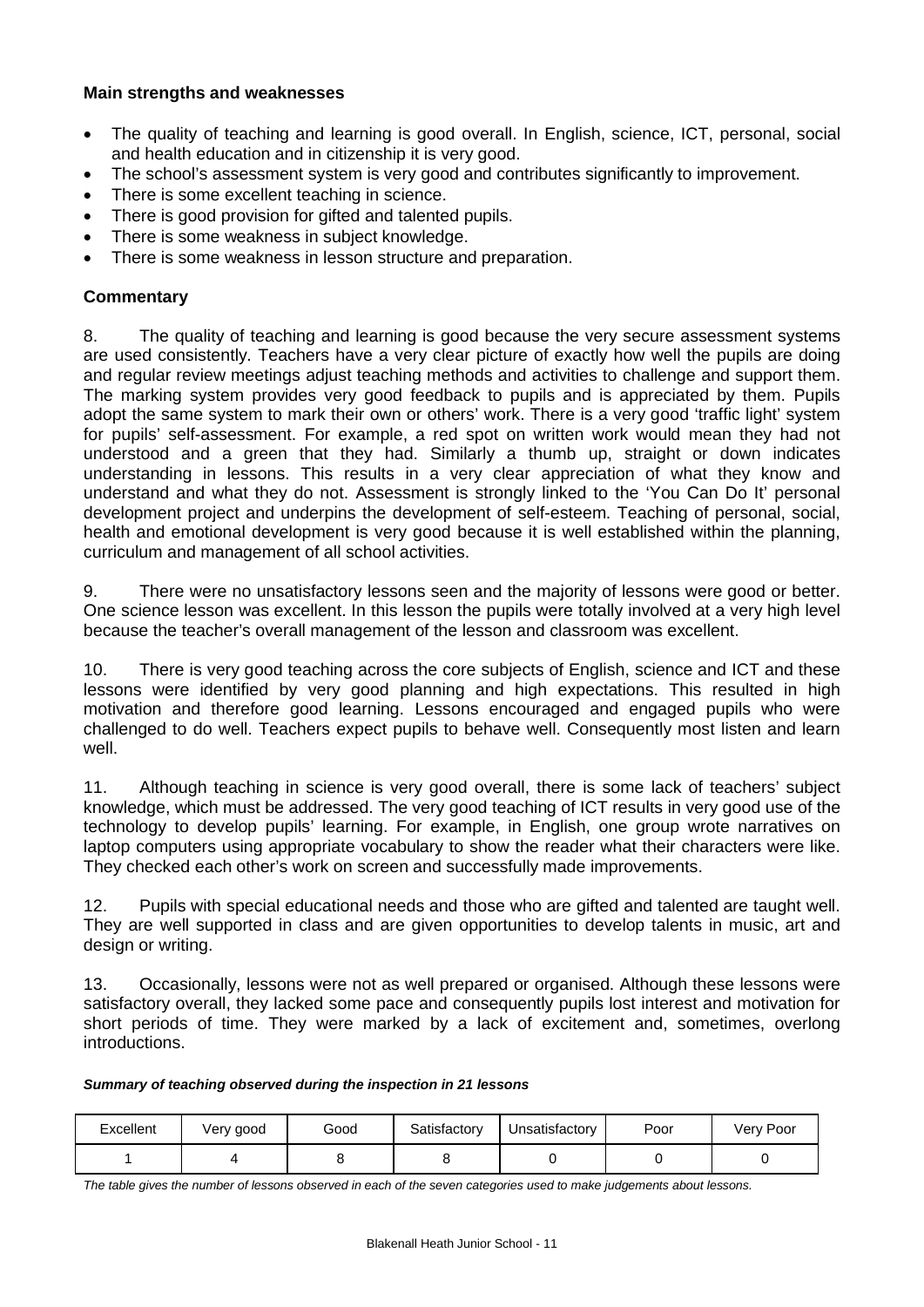## **The curriculum**

The curriculum is **good**, being broad and balanced, with a **very good** range of opportunities for pupils to extend their learning beyond the school day. There is a **good** match of teachers and support staff to the curriculum. Accommodation is **satisfactory** and learning resources are **good**.

### **Main strengths and weaknesses**

- Planning in English and mathematics is thorough and helping to raise standards.
- The provision for science, ICT and music has been much improved since the previous inspection.
- The arrangements for pupils' personal development are very good.
- Provision for pupils with special educational needs is very good and helps these pupils to achieve well.
- There are not enough structured opportunities for pupils to develop their speaking and listening skills across the curriculum.
- The school uses visits and visitors very well to extend pupils' learning.
- Pupils have access to a good range of resources in all subjects.

### **Commentary**

14. The planning arrangements for literacy and numeracy sessions are thorough and are helping to raise standards in English and mathematics. Sufficient account is taken of the different needs of pupils and leads to them being suitably challenged. As a result, pupils are working at the levels of which they are capable and most of them make good achievement in relation to their poor skill levels on entry to school. There is recognition of the need to provide more structured opportunities in other subjects to encourage pupils to develop their speaking and listening skills, so they are better able to communicate their thoughts and ideas to others. The science curriculum now provides many opportunities for pupils to take part in structured, practical investigations, which enable them to gain scientific knowledge and understanding in an interesting way. Consequently, standards are improving and pupils now achieve well. The provision for ICT has been much improved with the creation of a computer suite and the introduction of better quality computers and interactive whiteboards in some of the classrooms. Because there are planned opportunities for pupils to practise their computer skills when working in other subjects, most of them are showing better competency in ICT. There is much greater breadth to the music curriculum, which includes pupils being able to work with a variety of professional musicians to help develop their skills. Pupils can also join a high quality choir that takes part in music festivals and also gives performances for parents and members of the community.

15. There is very good provision for the pupils' personal development. The school provides many opportunities to help them in learning to respect the values and beliefs of other pupils and adults, in addition to developing their confidence and self-esteem. Central to this provision is the 'You Can Do It' scheme, which has very successfully developed positive attitudes within pupils towards their life in school and the wider community. All pupils have opportunity to take part in a wide range of visits that enriches the curriculum by providing further worthwhile learning experiences. A range of visitors complements these visits, such as theatre groups and artists who have worked with the pupils to develop a variety of skills. Pupils can also take part in a wide range of extra-curricular activities, such as art and design, basketball, football, ICT, drama and music. These experiences support pupils' personal development well, as they give them a chance to learn how to socialise with each other in situations away from the classroom.

16. A good match of teachers to the demands of the curriculum enables most aspects to be taught well. Teaching assistants are of a high quality and make a positive contribution to pupils' learning. They enhance the very good provision for pupils with special educational needs by providing good support for them within lessons. When these pupils have this support, they make good progress towards the targets in their individual education plans and achieve well. Resources for teaching and learning are good and enable all areas of the curriculum to be covered. The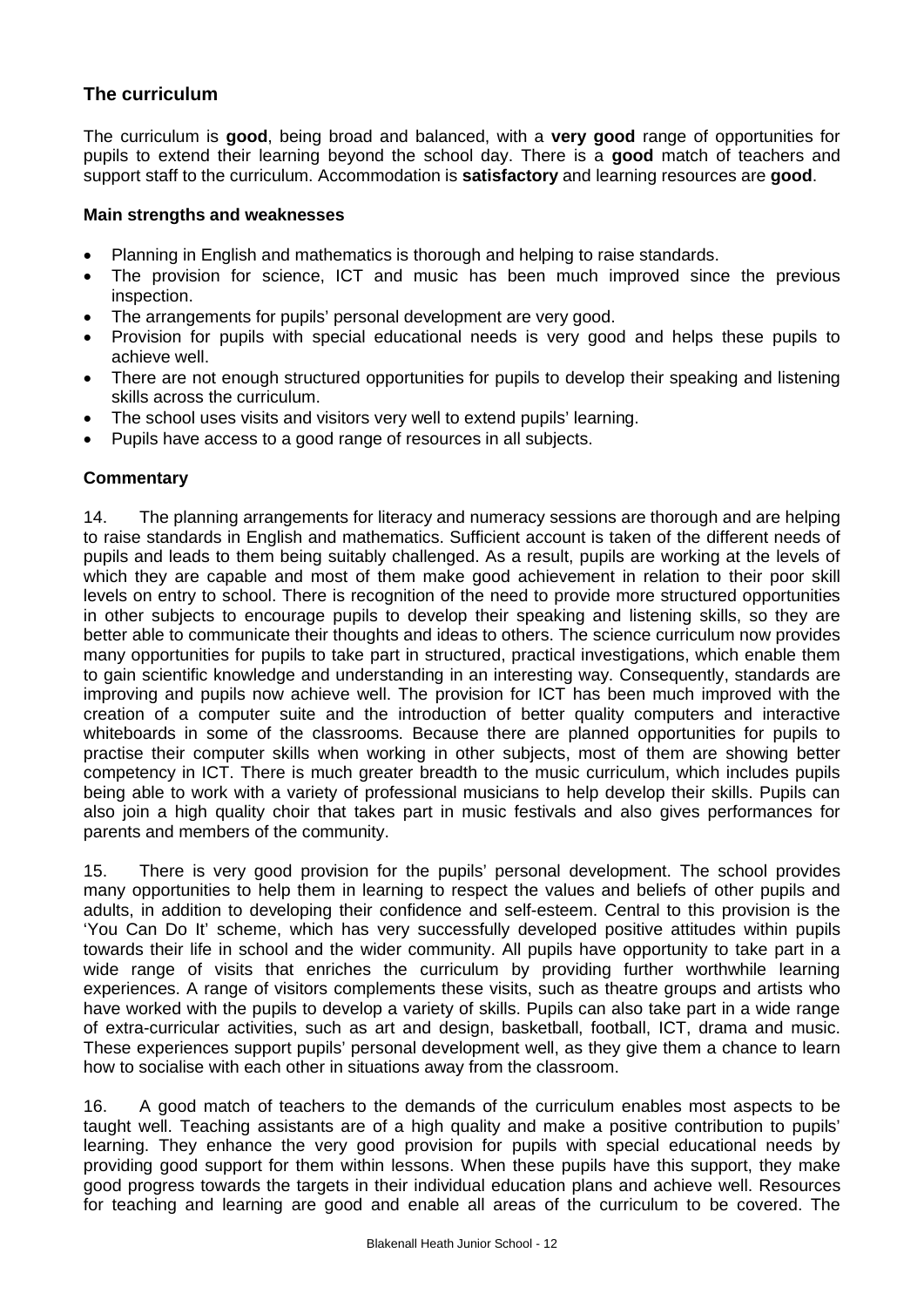accommodation is satisfactory overall, though some classrooms are rather cramped for practical investigations in science. The school has, however, put a lot of effort into improving facilities and the school is very well decorated and bright with very good display. Pupils appreciate the way their toilets have been refurbished to such a high standard.

## **Care, guidance and support**

The care, guidance and support for pupils are **very good** overall. This supports pupils' learning appropriately and **very effectively**. Procedures to ensure pupils' health and safety are **very good** overall. The school's procedures to monitor pupils' academic achievement and progress are **very good**. The school procedures to seek pupils' views through the school council and survey questionnaires are **very good**.

### **Main strengths and weaknesses**

- Relationships are very good; staff know the pupils very well.
- The headteacher, assistant and deputy headteachers, teachers, the learning mentor and support assistants provide thoughtful and caring support to pupils.
- The learning mentor very effectively supports pupils whose behaviour is sometimes inappropriate.
- The 'You Can Do It' programme is very effective in raising pupils' self-esteem.
- The school uses its very good assessment data to ensure very effective monitoring and excellent tracking of pupils' achievement and progress.
- Individual agreed targets for each pupil enable them to evaluate their own progress.

### **Commentary**

17. The school very effectively promotes the care and support of all its pupils. It provides them with a very clean, safe and secure environment so that pupils are happy to come to school and keen to learn. Parents appreciate the school's expectations for their children to work hard.

18. Relationships within the school are very good. The headteacher, assistant and deputy headteachers, teachers and support staff provide very caring and thoughtful support to pupils; they are accessible and responsive to pupils' pastoral needs. The very good relationships throughout the school create a very good learning environment and have a very positive impact on pupils' learning. Regular weekly assemblies provide good opportunities for celebrating pupils' individual work, effort and good behaviour.

19. The learning mentor, who plays a valuable role in establishing links with parents and suitable external agencies, provides a high level of very effective support for pupils who are experiencing difficulty in meeting the high standards of behaviour expected of them.

20. Pupils' academic progress is monitored closely and very effectively through the very good assessment data available. This enables individual targets to be established, drawn up and agreed by pupil, teacher and parents. Pupils are thus very effectively involved in their own education; they are increasingly able to evaluate their own progress and plan the next step forward. Pupils' social development is similarly very effectively monitored.

21. Child protection procedures are securely in place. The headteacher is the designated teacher with overall responsibility and both he and the learning mentor have been suitably trained. This is a very effective and important aspect of the school's work.

22. Pupils are given a good opportunity to put forward their views, through the well-established school council, on a wide range of issues. In addition, surveys have been conducted to establish pupils' views. Pupils are encouraged to comment on their progress towards their agreed individual targets.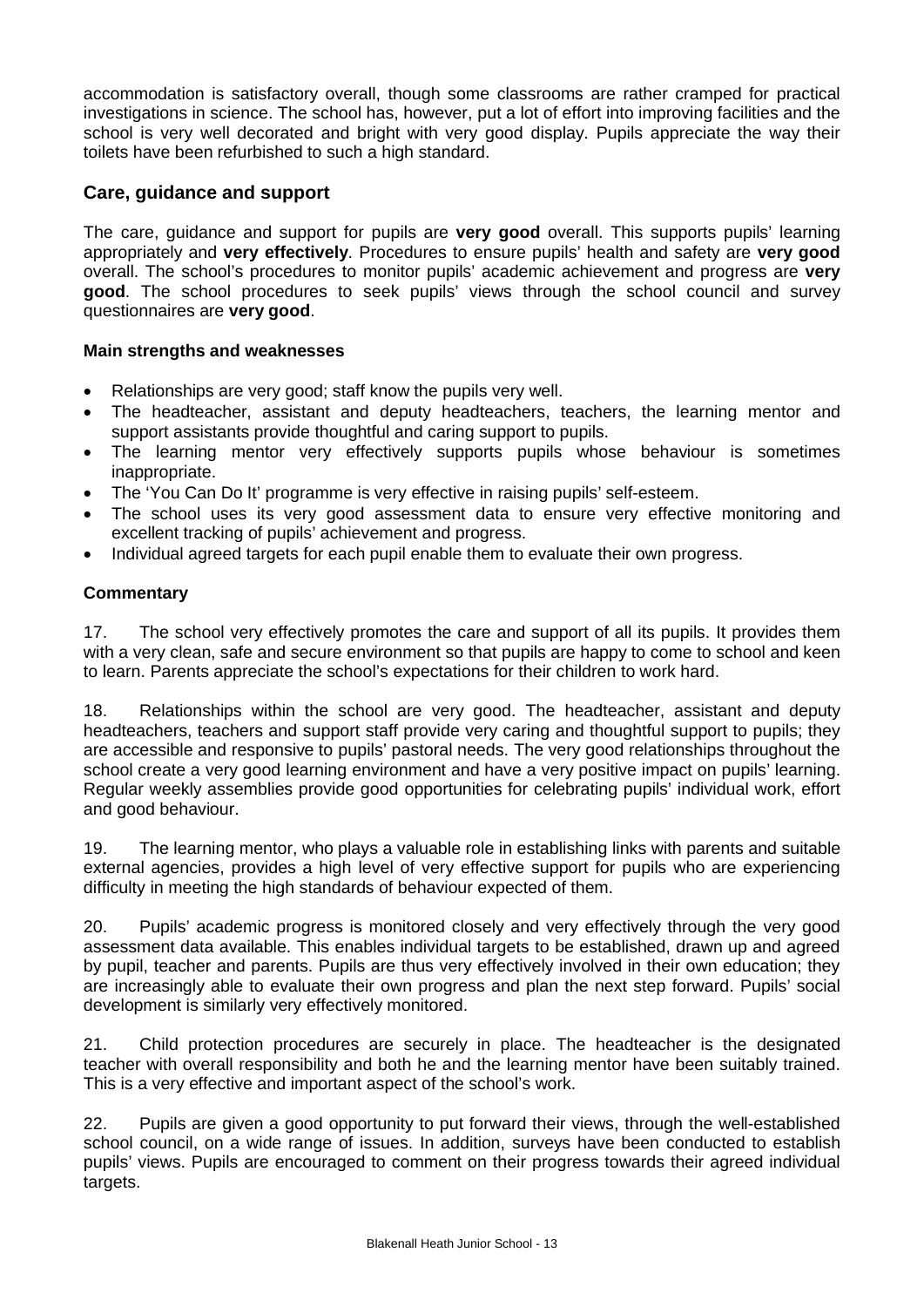23. The school gives high priority to a well-organised programme of weekly lessons in personal, social and health education. The 'You Can Do It' programme provides a very good framework to help pupils to become more mature and better organised, and to improve their self-esteem. The programme includes the necessary elements of health education, including drugs awareness.

24. The school gives appropriately high priority to pupils' health and safety. Regular safety checks are carried out, and equipment is regularly checked.

### **Partnership with parents, other schools and the community**

The school's partnership with parents has improved, and is now **good**; links with the local community are **very good**. Links with other schools are **good**.

### **Main strengths and weaknesses**

- The school makes good efforts to improve its partnership with parents.
- Information to parents is good.
- Parents are successfully involved in setting their child's individual targets.
- A range of visitors into school from the local community, in particular artists and musicians, successfully extends the range of cultural experiences for pupils.
- The school actively participates in local and national initiatives, and makes good use of the expertise and funding available.
- Links with other schools, through local initiatives, are good.

### **Commentary**

25. The school continues its efforts to improve its partnership with parents, and this is now good. From the very small number of parents who attended the meeting prior to the inspection and the questionnaires returned, evidence shows that most parents are very supportive of the school. Parents say that they are comfortable about approaching the school, and appreciate the opportunity to speak with staff at the end of the school day.

26. Parents are happy that their children enjoy coming to school. Parents value the school's emphasis on encouraging their children to work hard and do their best. Most parents feel that the school enables their children to make good progress.

27. The school prospectus, written in conjunction with the infant school, gives parents a good range of useful information. Regular newsletters keep parents well informed about areas of work to be covered, and school successes. Parents are effectively encouraged to support their child's learning at home. Homework is set on a regular basis. Parents have a very good opportunity to be actively involved in their child's education when individual targets for their child are set and agreed. In addition parents were consulted through an extensive survey carried out in conjunction with Keele University as to their views on a wide range of aspects of their child's education.

28. The majority of parents feel that they are well informed as to the progress their child is making. Home-school communication through homework diaries and reading records is effectively used. Annual reports to parents give them satisfactory levels of information. Reports give indications of what pupils know and can do, with some information as to progress made, and targets to provide guidance as to the next step forward.

29. Currently very few parents are involved in the daily life of the school. There are two vacancies for parent governors. The school plans to approach parents of pupils in each class whom it has identified may be willing to play a more active part in the school community.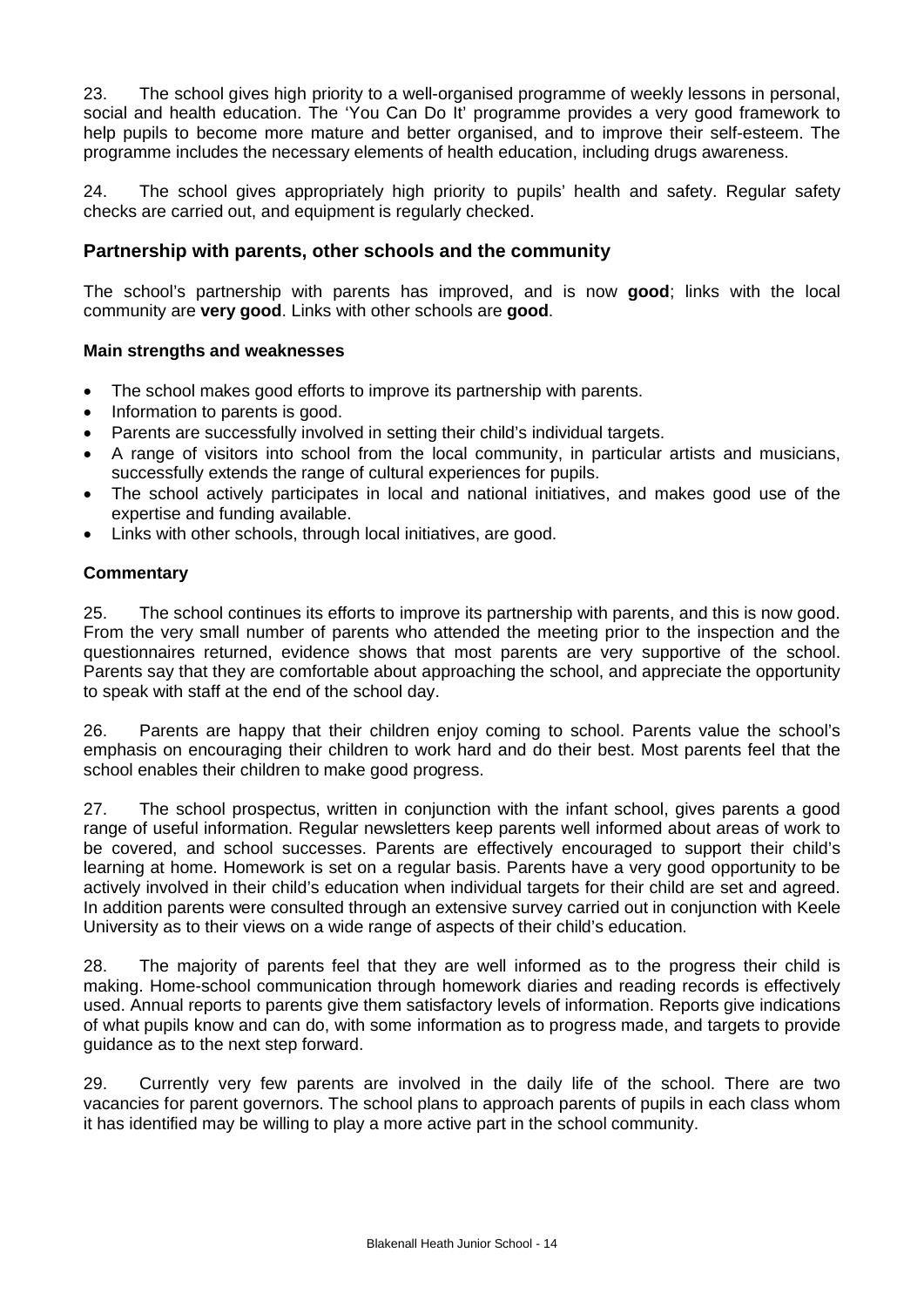30. Links with the various secondary schools to which pupils transfer are good, as is the link with the feeder infant school. There are good links with other schools. For example, in conjunction with other local schools, pupils have benefited from projects undertaken within the New Deals for Communities programme, together with the Excellence in Cities initiative.

31. Links with the community are very good, and the school actively participates in, and benefits from, many local and national initiatives, including some through the Education Business Partnership. A good range of visitors into school, for example musical groups and theatre groups, supports pupils' learning and development well. In particular, pupils have been able to work with a series of artists within the school, producing some very impressive collaborative work. Year 5 pupils are currently undertaking a project with Walsall Art Gallery.

# **LEADERSHIP AND MANAGEMENT**

The leadership and management of the headteacher and other key staff are **very good** and have played an important role in the very good improvement that the school has made since the previous inspection. Governance is **good**, with governors playing an active role in the life of the school.

### **Main strengths and weaknesses**

- The school is very well led by the headteacher, who has high aspirations for all pupils and staff.
- Governors play a full part in helping to shape the direction of the school.
- All staff and governors work well together as a team and are committed to enabling each pupil to achieve as well as possible.
- The procedures for checking the performance of the school are very strong.
- Management of the provision for those pupils with special educational needs is very good.
- There is very successful management of the school's finances with very good support from the school bursar.

### **Commentary**

32. The headteacher is a very good leader who gives purposeful direction for the school. He has been the driving force behind the successful tackling of the key issues from the previous inspection. This has led to much improved provision for science and ICT, so that pupils now achieve better in these subjects. Thoughtful recruitment of new staff means that teaching is now stronger, and improved assessment procedures ensures that the progress of pupils is closely tracked so that work can be set that matches their needs. In leading these developments, he has created a climate in which all staff and governors work successfully together, with a clear focus on school improvement and the raising of standards. There is a shared vision of governors, staff and headteacher of the way that the school is to be taken forward, for example, by continuing to emphasise the 'You Can Do It' strategy that has so successfully raised pupils' confidence and self-esteem. The headteacher has delegated managerial responsibilities wisely so that effective teams have been developed. The phase co-ordinators provide very good role models for other staff and for pupils and play an important role in the leadership and management of the curriculum and teaching. The reorganisation of the management of pupils with special educational needs has led to these pupils having much better support, so that their achievement is now good. Subject co-ordinators have been given stronger roles so they are able to have a clear view of the quality of teaching and learning through the school. There is good use of performance management to determine training needs in line with school improvement planning. There are many opportunities for teachers to take part in training linked to school and personal priorities, to help build up their own professional development.

33. Governors are actively involved in the life of the school and in the school improvement planning process. Consequently, they have a good understanding of the strengths and weaknesses of the school and are able to carry out their statutory duties well. They are very supportive but also prepared to challenge the senior management team, which is valued by the head as this brings an objective view of the school's work. There are very good procedures for monitoring and evaluating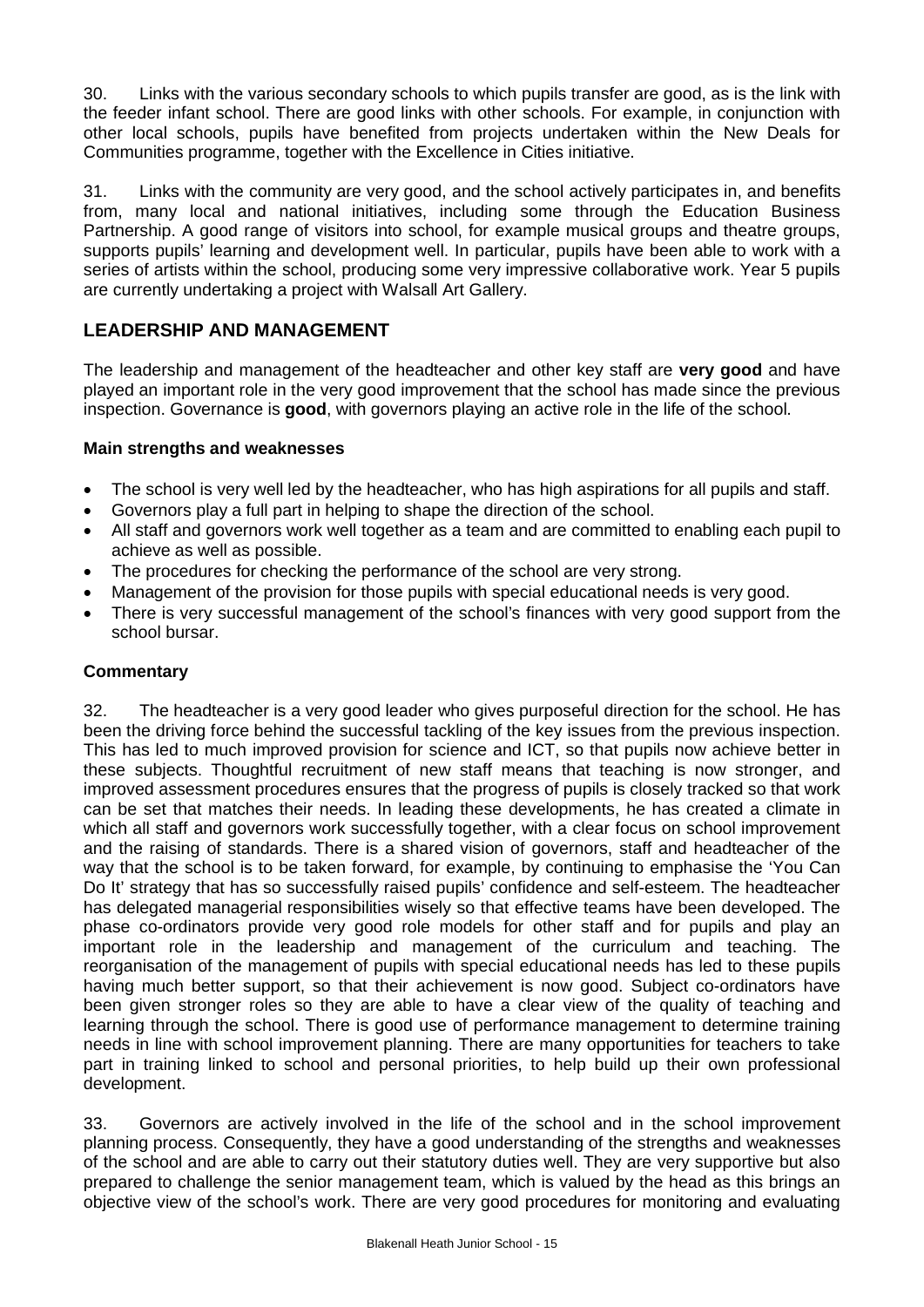the school's work. The school improvement plan is thorough and enables the school to measure accurately the progress made towards its targets. Since the previous inspection, the assistant head has played a key role in the improvement made in the collection and use of assessment information to build up a picture of pupils' attainment and progress. This has enabled the school to set realistic targets for improvement in English, mathematics and science. There are successful arrangements for the senior management team and subject co-ordinators to monitor teachers' planning, sample pupils' work and undertake lesson observations to check the quality of teaching and learning though the school.

34. The school budget is managed very well, with efficient systems in place to make sure that the finances are carefully controlled and expenditure regularly reviewed. There is a good understanding of the principles of best value, which is applied well when comparing costs for purchases and their effect on standards attained by pupils. The value that the school places on the well-being of its pupils is reflected in the way money has been spent on the high quality refurbishment of their toilets. Administration by the bursar is very good, as are the systems of financial control. She oversees these systems well, and also supports the running of the school and the work of the teachers in an efficient way. The value for money that the school gives is good.

#### **Financial information**

| Income and expenditure $(E)$ |         | Balances (£)                   |
|------------------------------|---------|--------------------------------|
| Total income                 | 631 417 | Balance from previous year     |
| Total expenditure            | 541 434 | Balance carried forward to the |
| Expenditure per pupil        | 2 4 5 0 |                                |

#### *Financial information for the year April 2002 to March 2003*

| Income and expenditure $(E)$ |         | Balances (£) |                                     |        |
|------------------------------|---------|--------------|-------------------------------------|--------|
| Total income                 | 631 417 |              | Balance from previous year          | 52 696 |
| Total expenditure            | 541 434 |              | Balance carried forward to the next | 89 983 |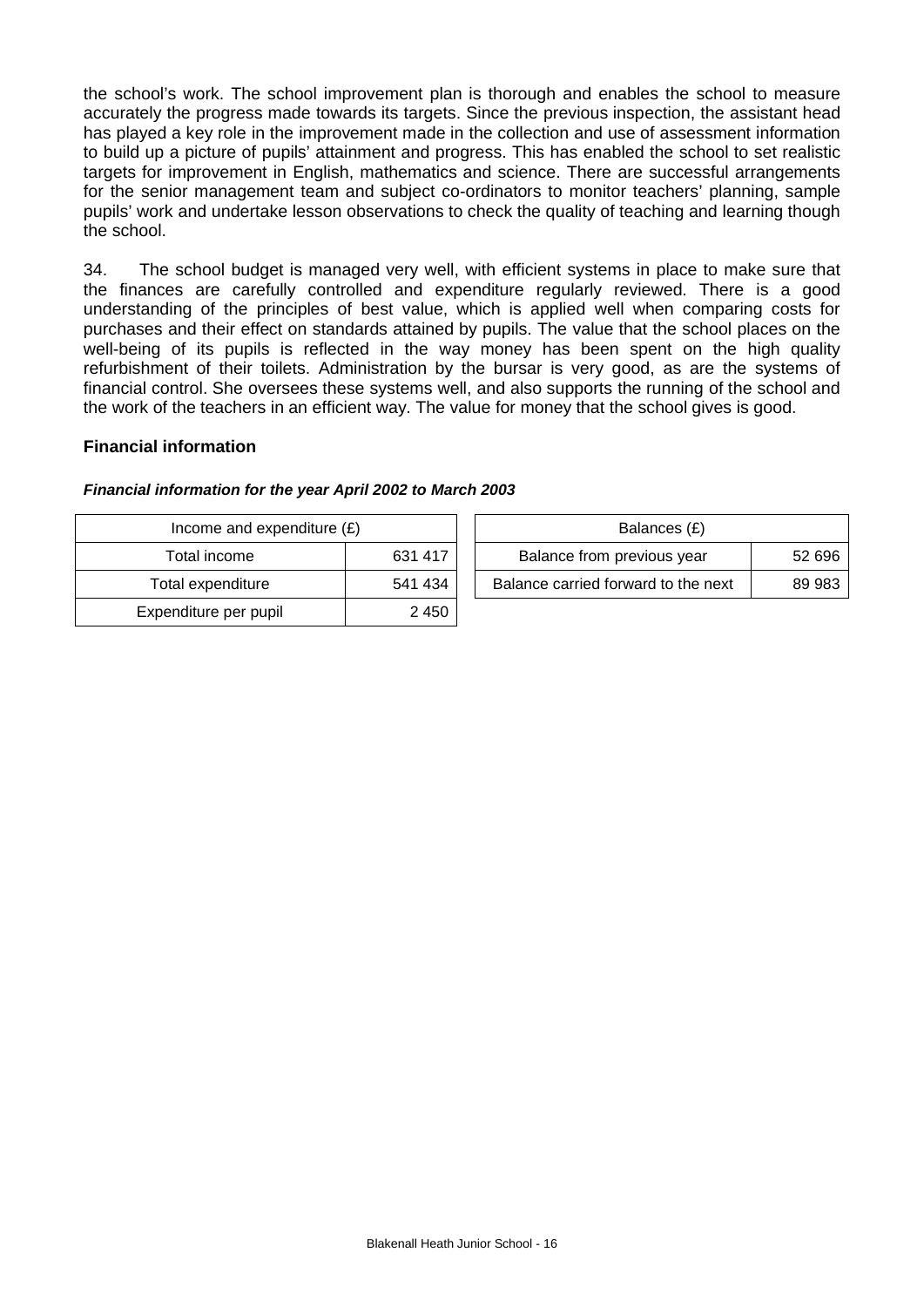# **PART C: THE QUALITY OF EDUCATION IN SUBJECTS**

# **SUBJECTS IN KEY STAGE 2**

## **ENGLISH**

Provision in English is **good**.

### **Main strengths and weaknesses**

- Standards of attainment, including those of speaking and listening, are well below national expectations.
- Teaching is good overall.
- Assessment is very good and is well supported by very good leadership and management.
- There is good use of ICT to support learning.
- There are insufficient opportunities to develop pupils' speaking skills.

### **Commentary**

35. Pupils' standards of attainment at eleven years of age, in the 2003 national tests, were very low compared to those nationally and well below those of similar schools. However, there was a high percentage of pupils who had special educational needs in this group. Pupils in the current Year 6 attain standards well below expectations. These pupils have achieved unsatisfactorily over time because of considerable staffing difficulties. The disruptions to their learning have had a substantial impact on their progress. When pupils enter the school their attainment is variable each year but generally it is well below expectations. Pupils have limited use of language and many are unable to express themselves clearly.

36. The school has now entered a period of stability. Good and some very good teaching in lessons is raising standards across the school. Pupils are achieving satisfactorily and often well. Improvements in teaching have been developed further by very good leadership and management of the subject. The new subject leader has worked very hard and is an excellent role model for all staff. She is also assessment co-ordinator and assistant head, and this has placed her in a unique position to influence teaching and the progress of pupils. The very good assessment procedures are almost always used consistently. These procedures give teachers and pupils a very clear indication of successes. Achievable targets are set for improvement. Marking is positive and challenges pupils to improve and think further about their work. Pupils are usually positive about their learning and younger pupils are excited by it. In light of the assessments the school has given extra time to English to support all learning.

37. The National Literacy Strategy is used well and teachers plan for each ability group in detail. Where good and very good teaching was seen, staff had high expectations and good subject knowledge and also established ways to develop speaking and listening skills. In a very good Year 5 lesson for example, the brisk pace of teaching resulted in good efforts by the pupils and an improvement in their learning. Very good use was made of ICT overall and in this same lesson the teacher used the interactive whiteboard to focus attention and to motivate pupils. They were fully involved in moving text boxes and in making their own decisions. Pupils use the mobile set of laptop computers to improve their writing skills.

38. The new reading scheme has been very well received by all the pupils and has given them a new purpose. Pupils of all abilities in Year 3 spoke enthusiastically about their books although some revealed that they do not have access to many books at home. Support from home, however, has recently improved and pupils' homework diaries are often completed. Reading resources are stored and labelled well and there is a range of well-chosen texts for teacher-guided reading sessions. Some younger pupils found difficulty in recalling the names for simple objects but all were successful in reading their books because they were interested in them. Older pupils also read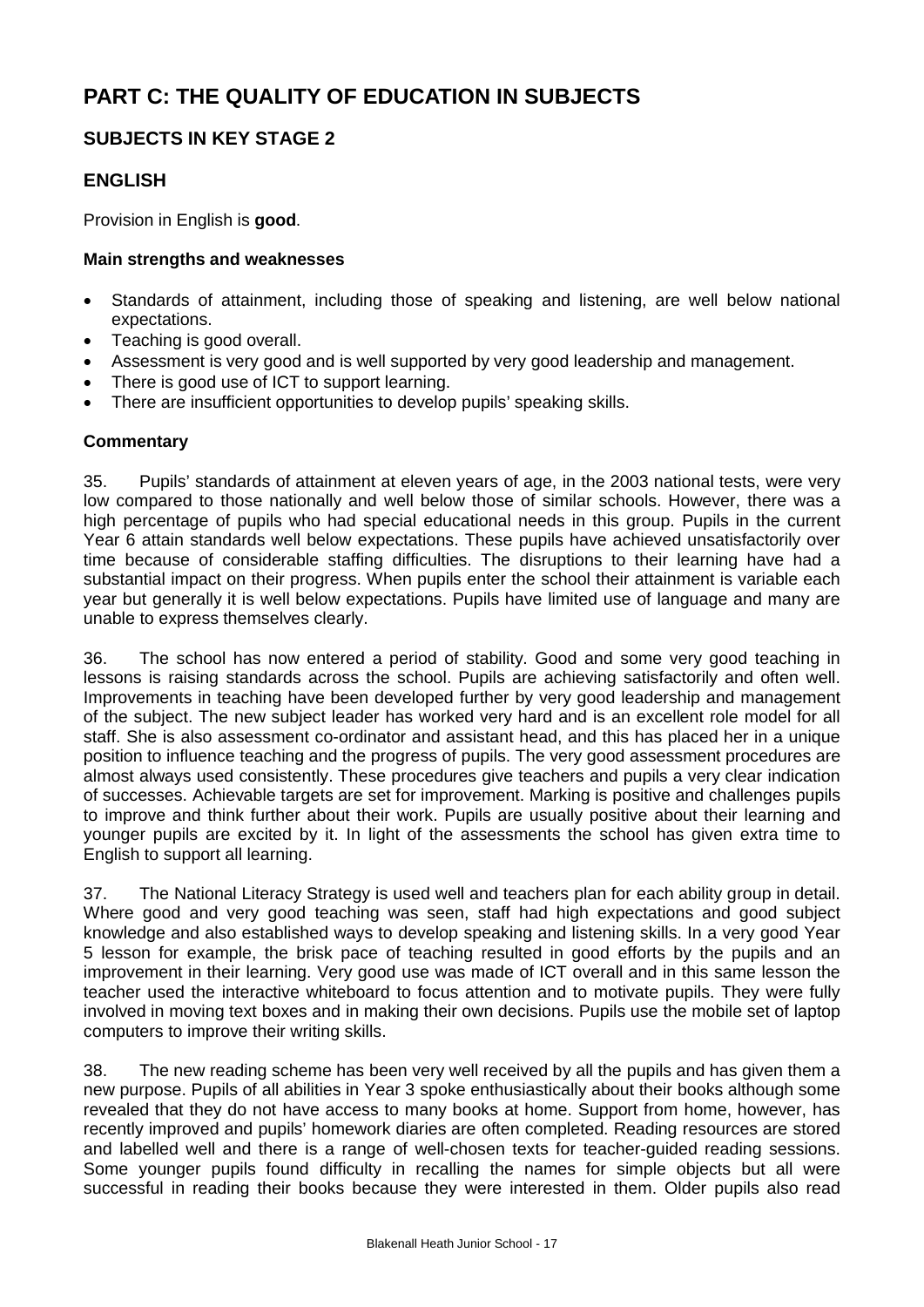satisfactorily and say they enjoy books. However, these pupils are reticent and sometimes do not have the language they need to explain or describe well.

39. The school's focus on writing is beginning to have a positive impact on pupils' work. They are given the opportunity to write for a variety of purposes and the very good assessment and marking are raising standards. Handwriting has generally improved and presentation is usually neat. Gifted and talented writers are identified and invited to join writing projects with a local university and study centre. Pupils with special educational needs are supported well by all staff. They work towards their targets on their individual action plans and generally achieve well.

40. The school is aware of the need to develop speaking and listening opportunities and in some lessons this was well planned. However, it does not have the high priority that is needed throughout the curriculum. This results in some pupils struggling to find suitable words to use and explaining in an imprecise way. Teachers provide the technical vocabulary for different subjects but do not always model the sentence structures to help pupils.

### **Language and literacy across the curriculum**

41. There are good opportunities to use writing skills within other subjects such as science, history and religious education. For example, pupils in Year 3 wrote holiday postcards to describe their 'meeting' of Jesus. They use ICT to write newspaper reports or poetry and learn to take notes for other subjects. There is good provision of non-fiction books for topics and pupils use the Internet to research information.

# **MATHEMATICS**

Provision in mathematics is **good**.

### **Main strengths and weaknesses**

- Standards are below average, though pupils are now achieving well.
- Very good leadership and management by the co-ordinator are helping to raise standards.
- Teaching and learning are good.
- Good support is given to those pupils with special educational needs.
- Planning and assessment procedures are thorough.
- There are inconsistencies between classes in the quality of plenary sessions and in opportunities given for pupils to develop their mathematical vocabulary.

### **Commentary**

42. Over the past few years, the results of the national tests for eleven year olds have been well below average. To improve standards, the school has worked closely with the numeracy team from the local education authority to provide training and support for all teachers. The co-ordinator, who provides very good leadership and management of the subject. His teaching provides a good role model for others and his analysis of test results has helped the school to focus on aspects that require development, such as the identification of mathematical patterns and interpretation of information from graphs. There has been good improvement since the previous inspection, particularly in the quality of teaching for pupils in Years 3 and 4. The work the school has done is beginning to bear fruit and though standards for most pupils in Year 6 are below average, they are now achieving well in relation to their poor skill levels on entry to school.

43. Teaching is enthusiastic and pupils are given activities that are interesting so that learning is made fun. The good subject knowledge of teachers enables them to set work that meets the individual needs of their pupils well and, as a result, they achieve well. The introductions to lessons are brisk, which results in pupils making good progress in their quick mental recall skills. This was evident in a lesson for pupils in Year 4 when they were mentally multiplying single digits by 10, and in Year 6 when pupils were mentally calculating what each digit represented in a number with up to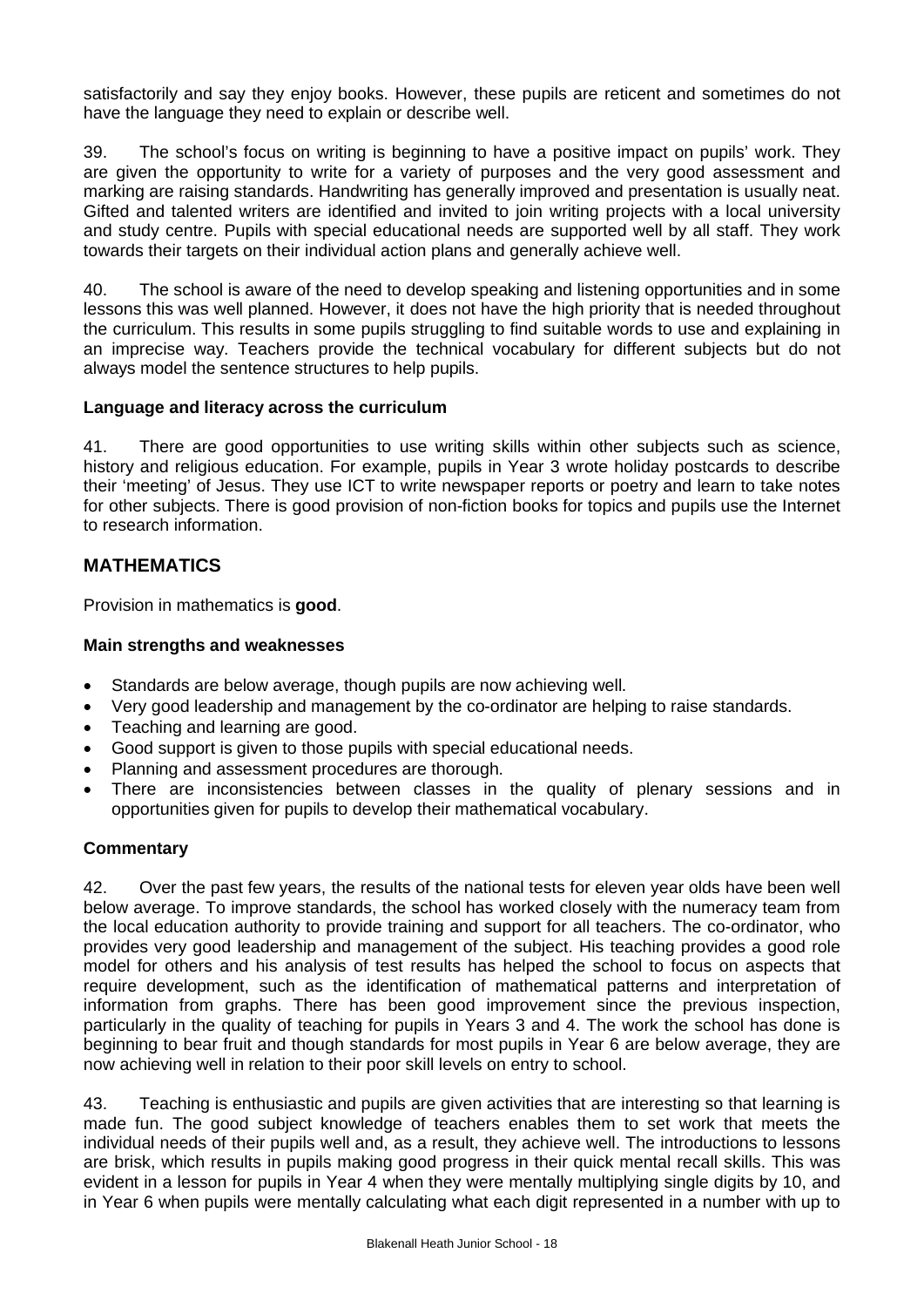three decimal places. Teachers make good use of interactive whiteboards to explain mathematical ideas, such as when pupils in Year 6 were being taught about place value involving decimals. In some classes, there are better opportunities for pupils to develop their mathematical vocabulary to help them explain the methods they have used to solve problems they have been set. Similarly, some plenary sessions are more effective than others in enabling pupils to review and consolidate their learning.

44. Pupils talk with enthusiasm about their work and clearly enjoy their mathematical activities, especially when they are practical ones. Because of this, their behaviour is good and they are able to maintain their concentration for lengthy periods of time. They work well together in pairs and small groups, which makes a positive contribution to their personal development. Pupils with special educational needs are well supported by teaching assistants and this enables them to take a full part in activities and meet the targets on their individual education plans. Assessment arrangements are thorough and let teachers have a clear view of their pupils' attainment and know what is needed next to improve their performance in the subject. The planning procedures are successful in ensuring that all pupils are given work that builds on previous activities, so they are able to develop their learning in a progressive manner.

### **Mathematics across the curriculum**

45. There are good opportunities for pupils to practise their numeracy skills in other subjects. For instance, pupils in Year 6 use their mathematical skills to handle a variety of data during scientific investigations, while in design and technology they have made careful measurements when making the wooden frames for their moving toys.

### **SCIENCE**

Provision in science is **very good**.

### **Main strengths and weaknesses**

- Very good quality teaching and learning enable all pupils to achieve well.
- Pupils have very positive attitudes to learning.
- Science is very well managed and led.
- Very good use is made of ICT in science lessons.
- There has been a very good level of improvement since the last inspection.
- Pupils' below average language development inhibits their learning in science and therefore their attainment in national tests.

### **Commentary**

46. The results of the 2003 national tests show attainment to be well below the average across the country. However, from lesson observations and analysis of the work of Year 6 pupils, standards of the current Year 6, whilst still below average, are clearly improving. Overall there has been good improvement in standards since the last inspection.

47. Teaching is very good overall. Lessons are very well planned and teachers use a very good range of strategies to ensure lessons run smoothly and that pupils understand the lesson content. Teamwork between all staff is very good and is a significant factor in the very good learning that occurs in lessons. All staff share in the very good classroom and pupil management that makes these lessons so successful and ensures that all pupils, whatever their individual needs, are fully involved in the lesson. Pupils with special educational needs are very well catered for in all lessons. Work is matched to their individual needs and level of attainment and they are very well supported. All lessons are typified by the very good relationships, high expectations and respect that teachers have for pupils and that pupils have for all adults in the school. This results in pupils who want to learn, listen carefully and contribute well to discussion. All these factors came together in an excellent Year 6 science lesson where pupils were involved in recovering clean water from dirty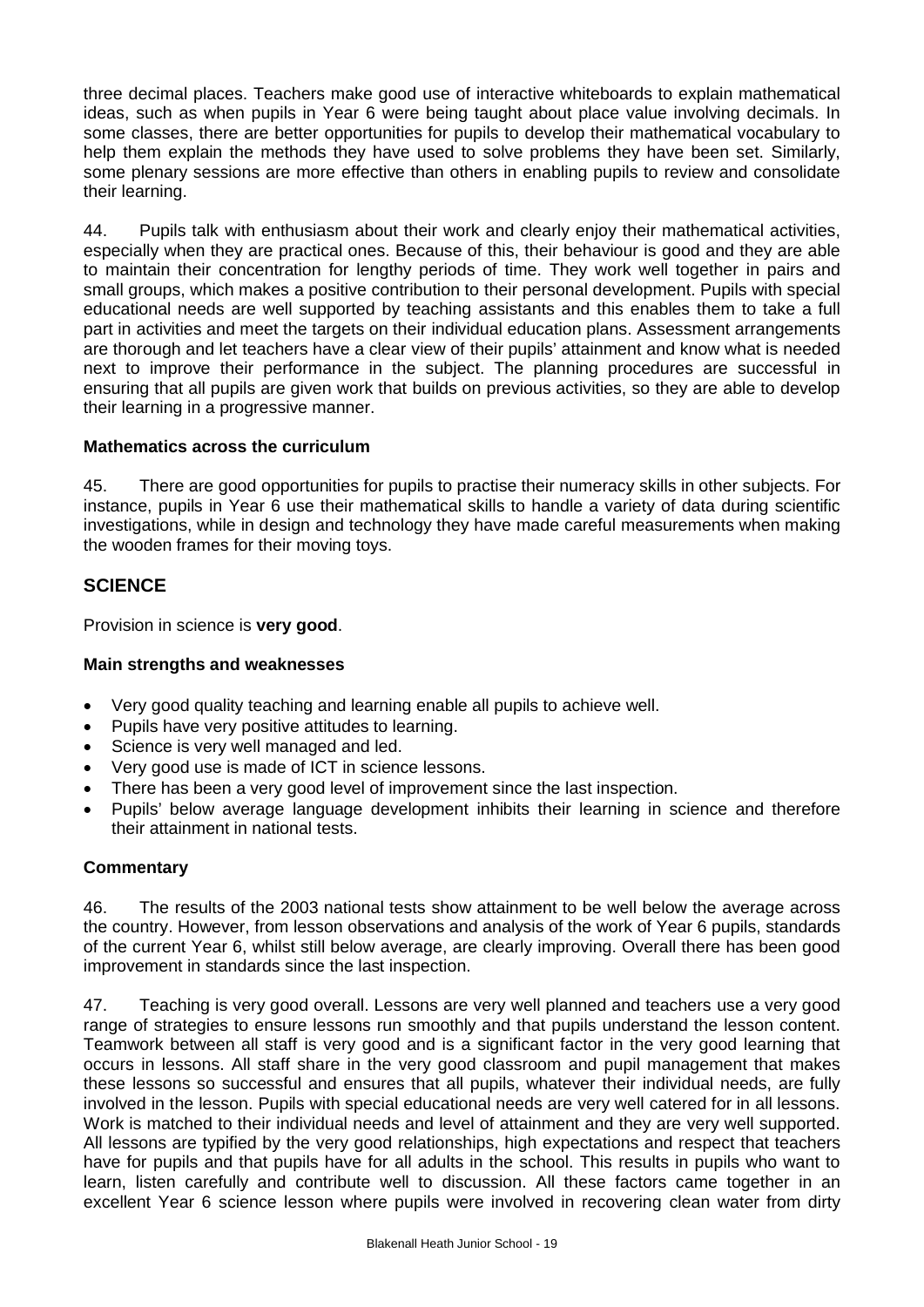water. The lesson was exceptionally well planned and managed. The teacher ensured that all aspects of the lesson built on the previous one. Excellent use was made of ICT, including an interactive whiteboard and a digital microscope. Pupils were engrossed and achieved very highly as a consequence of excellent teaching, resulting in excellent learning. Teachers make good use of language development strategies by, for example, having key science words around the classrooms and encouraging pupils to discuss and explain investigations. However, pupils lower than average language skills have an inhibiting effect on the standards they achieve in science.

48. Pupils' behaviour is at least very good. Besides good levels of concentration, they are very considerate of others, listen well and are aware of others' points of view. This ability to share and to get on with others enables them to work very successfully in groups and whole-class activities as well as individually.

49. Leadership and management are very good. There are two co-ordinators, who work very closely together to ensure that there is continuity in learning as pupils progress through the school. Very good and thorough analysis of standards has resulted in a focus on investigative and experimental science and on the development of pupils' language in science.

## **INFORMATION AND COMMUNICATION TECHNOLOGY**

Provision in ICT is **very good**.

### **Main strengths and weaknesses**

- Teaching is very good and results in very good learning for all pupils.
- Although overall the standard of pupils' attainment is below average, pupils achieve well.
- There is a very good awareness of the use of ICT in all areas of the school.
- Improvement has been very good since the last inspection.
- Pupils' attitudes and behaviour are very good.
- Subject leadership is very good with an excellent view of future needs and development.
- Resourcing is very good including an ICT suite, and interactive whiteboards in many classrooms.
- The use of ICT to support pupils with special educational needs should be more focused.

### **Commentary**

50. The school has put a lot of effort into improving its facilities for ICT. All classrooms have internet access, there is a central ICT suite, many classrooms have interactive whiteboards and a set of laptop computers is available for use in any classroom. This has resulted in pupils having lots of opportunity to learn new skills and to apply them in their work in other subjects. Standards attained by the current Year 6 pupils are below the national average overall but pupils achieve well and are making good and often very good progress. Standards in some aspects of ICT are in line with the national average. A very good example of this was seen in a Year 6 lesson on spreadsheets and modelling. Here pupils produced spreadsheets to calculate the total cost involved in making a product, developed a formula to calculate profit, and produced graphs and reports to present the information to others. The very good improvements in resources and staff expertise made since the previous inspection are quickly improving standards in pupils' attainment.

51. Teaching is very good across all years. The very good relationship between adults and pupils is a very important factor in the very good level of learning which results directly from very good teaching. Teamwork between teachers and support staff is very good, ensuring that all pupils are very well provided for, for example when groups move from their classroom to the ICT suite for parts of the lesson. The use of ICT to support pupils with special educational needs, through the use of 'Successmaker' software, is good. However, the use in both the both in the ICT suite and in classrooms needs to be more directed at meeting their individual needs. The interactive whiteboards in a number of classrooms were very well used as an integral part of a range of lessons, thus ensuring that all pupils clearly understood the topics being covered.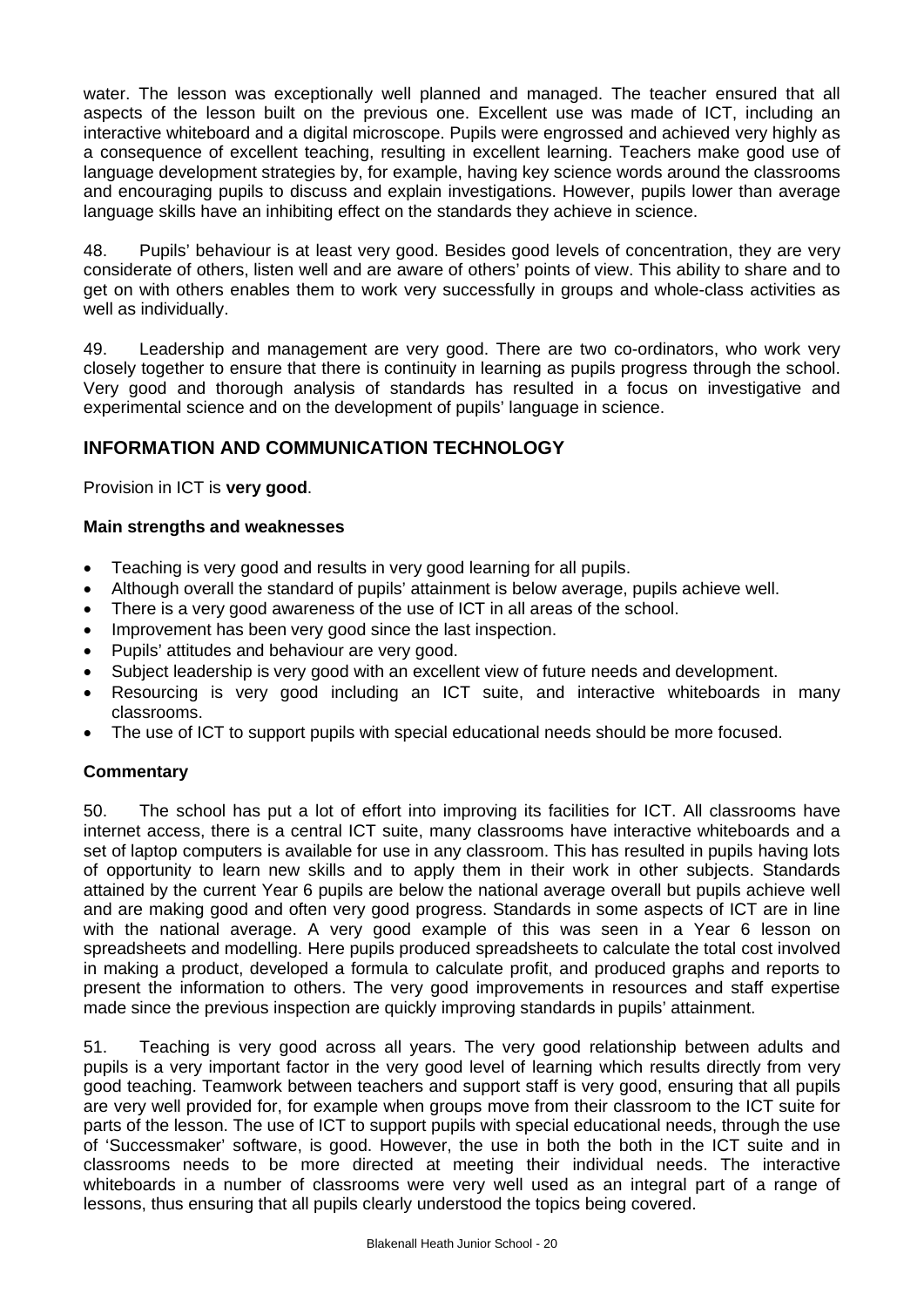52. Pupils are very well behaved. Co-operation between pupils when sharing computers in the ICT suite is usually good but occasionally one pupil in the partnership takes over the computer to the disadvantage of the other pupil. Most teachers are aware of this and take effective action to ensure equality of opportunity.

53. Subject leadership is very good. The co-ordinator has a high level of personal skill and is very aware of the future developments needed to continue to improve the subject and standards throughout the school. She is an excellent role model in her use of ICT as an integral part of teaching and learning. Resourcing is of a very high standard and senior management lead by example in the use of ICT. It is clearly very important in the development of all aspects the school, through management, teaching and learning to raising standards and attainment.

### **Information and communication technology across the curriculum**

54. The use of ICT across the curriculum is developing very well and is one of the strengths of the school. Besides the use of the ICT suite for developing skills in, for example, mathematics through the use of spreadsheets, the provision of a class set of laptop computers and of interactive whiteboards, soon to be in every classroom, enables teachers to use ICT as an integral part of teaching and learning in many subjects of the National Curriculum.

### **HUMANITIES**

In humanities no lessons were seen in **geography** and **history** and therefore it is not possible to form an overall judgement about provision in these subjects.

### **Religious education**

Provision in religious education is **good**.

### **Main strengths and weaknesses**

- Standards of attainment, at the end of Year 6, are a little below expectation.
- Teaching and learning are good overall.
- Subject leadership and management are good.
- Visitors and the good use of artefacts strengthen the curriculum.

### **Commentary**

55. Although standards of attainment of the current Year 6 pupils are a little below expectation, this is strongly related to their lower standards of English and abilities to express their feelings and ideas. Higher ability pupils complete assessments of their work at the end of units and these show a good understanding of the work covered. Their work demonstrated some depth of thinking through a variety of presentations such as art and design, diaries and song. However, some pupils found it difficult to talk about their knowledge and understanding in any detail. Younger pupils are more enthusiastic about their work and reach standards which are generally in line with expectations. They know the basic story of the life of Christ and can talk simply about the Bible and church.

56. Teaching is generally good. Lessons are planned well and provide opportunities for pupils to express themselves in different ways. The work is well marked to give feedback on pupils' responses. Teachers use questions to challenge pupils' knowledge and thinking. This results in good learning. For example, in a Year 3 lesson, pupils were asked to clearly explain why things in their lives are special. By the end of the lesson they were able to identify why the Bible is special. Most pupils find their lessons interesting although some older pupils sometimes feel confused about different religions.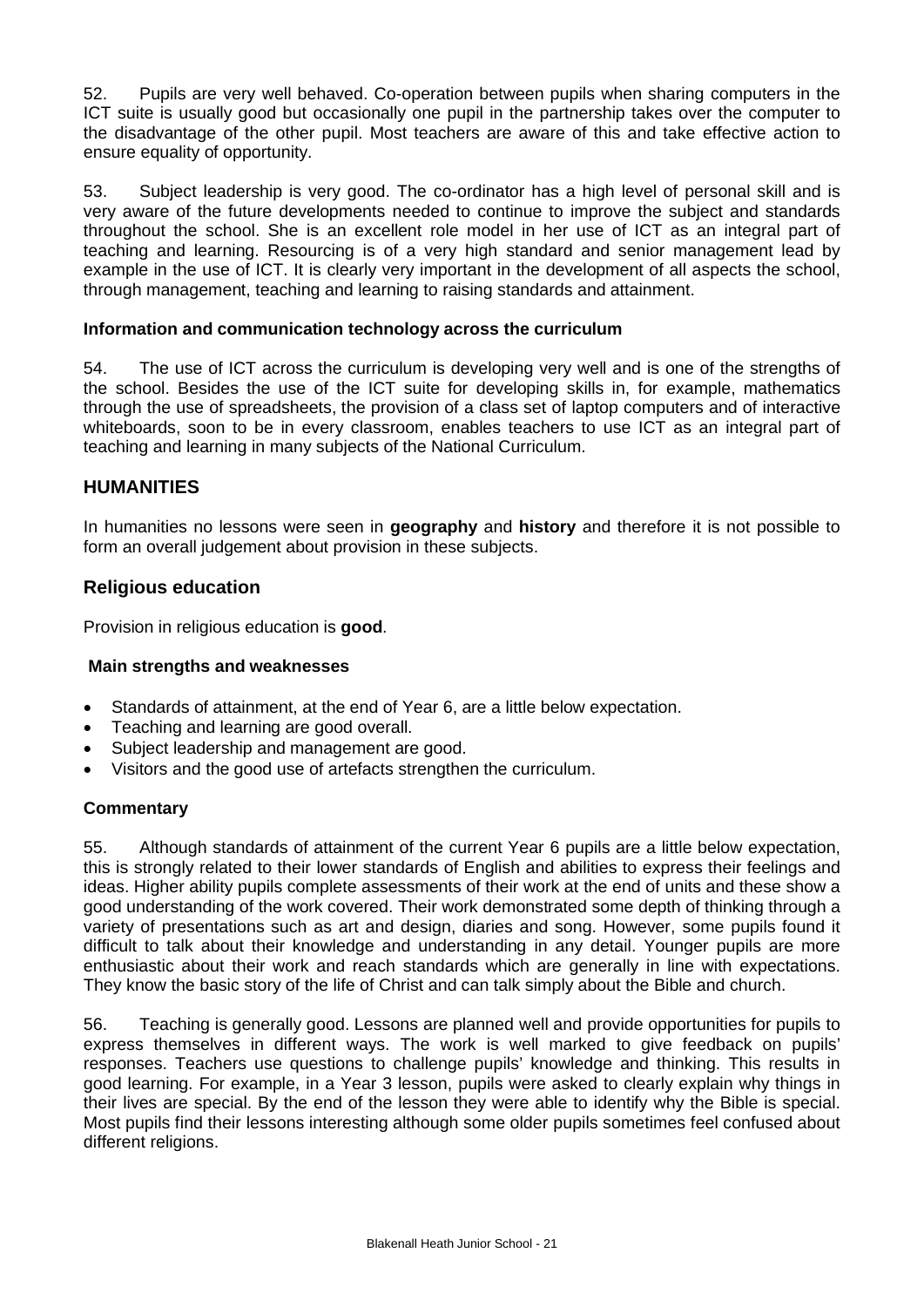57. The subject leader is well informed. She oversees the planning and has ensured that the curriculum is challenging. More time is now devoted to teaching and the subject has taken a higher priority. Pupils' knowledge and understanding are assessed each half term and at the end of a unit of work. The findings, from these assessments and from lessons, are discussed regularly. This can result in changes to lesson plans or to units to improve teaching and learning.

58. The curriculum is based mainly on Christianity but pupils learn about other faiths such as Judaism and Islam. There is a good range of artefacts which is used to illustrate similarities and differences between faiths and to help pupils develop an understanding of others' beliefs. The local vicar takes regular assemblies which often reinforce learning about the Christian faith and can illustrate other cultures. For example, pupils had raised money for the protection of a water source in Kenya. The vicar brought in photographs of the villagers and the spring and of the villagers expressing their thanks to the school.

## **CREATIVE, AESTHETIC, PRACTICAL AND PHYSICAL SUBJECTS**

In **art and design** standards of attainment are in line with expectations at the end of Year 6. However, when pupils work with resident artists or in specialist summer school activities their work is sometimes above expectations. The school regularly provides opportunities for pupils to work with artists. These opportunities raise the expectations of pupils, parents and staff and result in improved standards of work. The school's 'time tunnel' illustrates a range of techniques and media experienced by the pupils. These include well-finished appliqué 'Egyptian' wall-hanging, detailed 'Greek' clay modelling and intricate 'Roman' mosaic tiles. Pupils in Year 3 love art and design and can talk in simple terms about their masks and about their designs for a chair. Year 6 pupils talked about preparation for making headdresses but they found it difficult to explain techniques. An ongoing project with the local art gallery has created the opportunity for all classes to visit the gallery and to benefit from unique resources being created to enhance the project. There are opportunities for gifted and talented pupils to develop their skills through the art club, which is currently engaged in screen-printing based on 1950s Pop Art. As only limited amount of teaching was seen no overall judgement of teaching has been made. However, the lessons seen were taught satisfactorily. Teachers' subject knowledge has improved and the subject is well resourced. ICT is used as a resource for research and for expression. There are some difficulties when pupils have poor access to sinks and occasionally classrooms are not prepared well enough for art and design lessons. Leadership and management of art and design are good. A new scheme of work has been adopted and the subject leader has taken advice from an art specialist to tailor the scheme to the school. She monitors work and oversees planning well. In **design and technology** a good curriculum gives pupils opportunities to use a wide range of materials to develop their skills in the subject. Pupils are provided with activities that enable them to practise techniques in order to improve the quality of the finished product and are allowed to experiment with different ways of joining materials. After designing and making products they are expected to make evaluations of their quality and say how they might be improved. Good links are made with other subjects, as is shown by the way pupils in Years 5 and 6 have used their scientific knowledge and understanding of forces when making toys that incorporate cams as a method of movement. Pupils have positive views on the subject and say how much they enjoy working with a variety of tools and different materials to make things. There has been considerable improvement in the provision for **music**. Consequently, standards have improved and are generally average at the end of Year 6. Pupils have achieved well. The new scheme of work and training for staff have resulted in more confident teaching. The scheme is carefully structured to support non-specialists and can be used quickly and easily in the event of staff changes. Now that the school has a more stable staff, improved confidence will allow the scheme to be used flexibly. Pupils sing regularly and their singing is clear and tuneful. There is a very well attended choir, which has been especially invited to sing in national concerts and for the local education authority music services. All pupils in the choir have their own uniform and are very proud of their achievements. Music is a major part of two large school productions each year. The subject leader is a music specialist and has taught alongside most other staff to guide and act as a role model for improved teaching. She has improved resources and has effected the repair and renovation of some instruments. There are some instruments from other cultures, and music for assemblies focuses on different composers, traditions or cultures. The school has welcomed visiting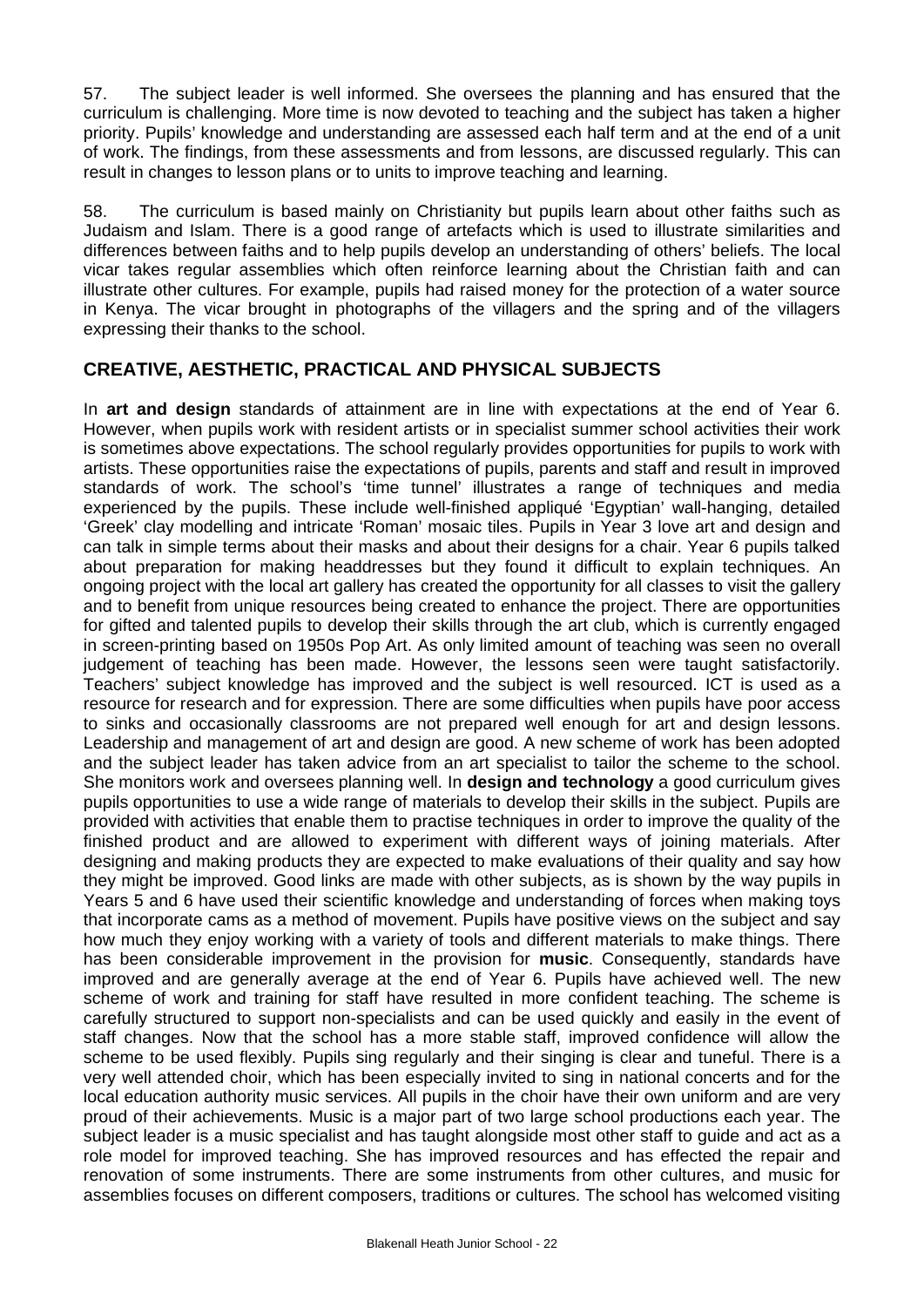music groups and some pupils take advantage of instrumental teaching offered in school by the local education authority. Pupils of all abilities are given the same opportunities and from time to time up to 90 pupils attend the choir although about 30 are taken out to sing in concerts. Although pupils do sometimes compose, and Year 3 pupils recalled occasions when they had worked on compositions, Year 6 could not recall any opportunities to compose. This is a relative weakness of the provision. A broad and balanced curriculum in **physical education** provides good opportunities for enrichment, and makes a positive contribution to pupils' personal and social development. For example, pupils can take part in a wide range of extra-curricular activities and are also able work with a variety of professional coaches to develop their skills in basketball and football. In Years 3 and 4, pupils have sessions in the local swimming pool to promote their swimming skills and develop their knowledge and understanding about water safety. There are enough resources to cover all aspects of the subject. The accommodation is satisfactory, with a spacious hall and sufficient outdoor hard surfaces and grassed areas for suitably developing the pupils' physical education skills.

### **PERSONAL, SOCIAL AND HEALTH EDUCATION AND CITIZENSHIP**

This area is a very significant part of the school's work and a lot of effort is put into developing pupils' personal and social skills. Assemblies play an important part in this with pupils learning to take responsibility, listen to the thoughts and feelings of others and develop self-confidence. With a wide-ranging intake the school feels that it essential to develop children's responsibility, their independence and their self-belief. The 'You Can Do It' project is an important strategy in the school's development of pupils' tolerance and self-esteem. The project has far-reaching implications for the development of pupils' behaviour and social skills as well as their keenness to join in learning and to answer questions. It is being very successful in improving the way pupils relate to each other and to adults and is helping with language development: pupils are becoming much more willing to express their thoughts and feelings and join in discussions. The school ethos is very much centred on the school as a caring, valuing community and it is very successful in this.